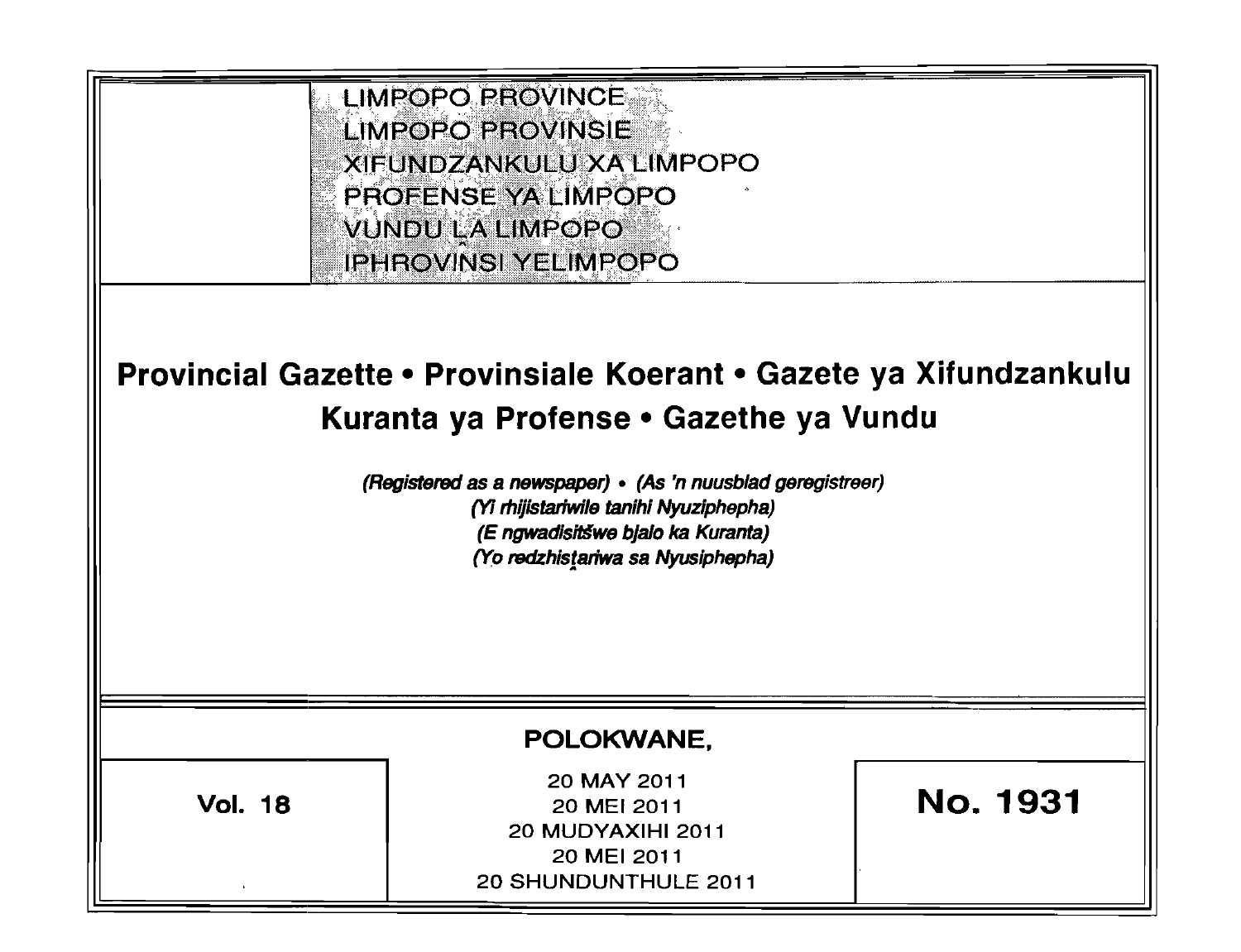## IMPORTANT NOTICE

The Government Printing Works will not be held responsible for faxed documents not received due to errors on the fax machine or faxes received which are unclear or incomplete. Please be advised that an "OK" slip, received from a fax machine, will not be accepted as proof that documents were received by the GPW for printing. If documents are faxed to the GPW it will be the sender's responsibility to phone and confirm that the documents were received in good order.

Furthermore the Government Printing Works will also not be held responsible for cancellations and amendments which have not been done on original documents received from clients.

## CONTENTS • INHOUD

| No.        |                                                                                                                                                                                                             | Page<br>No. | Gazette<br>No. |
|------------|-------------------------------------------------------------------------------------------------------------------------------------------------------------------------------------------------------------|-------------|----------------|
|            | <b>GENERAL NOTICES • ALGEMENE KENNISGEWINGS</b>                                                                                                                                                             |             |                |
| 118        |                                                                                                                                                                                                             | 8           | 1931           |
| 118        |                                                                                                                                                                                                             | 8           | 1931           |
| 119        |                                                                                                                                                                                                             | 8           | 1931           |
| 119        |                                                                                                                                                                                                             | 9           | 1931           |
| 120<br>120 |                                                                                                                                                                                                             | 9<br>9      | 1931<br>1931   |
| 122        | Removal of Restrictions Act (84/1967): Removal of conditions: Portion 2 of Erf 38, Northam KQ                                                                                                               | 10          | 1931           |
| 122        | Wet op Opheffing van Beperkings (84/1967): Opheffing van voorwaardes: Gedeelte 2 van Erf 38, Northam KQ                                                                                                     | 10          | 1931           |
| 125        |                                                                                                                                                                                                             | 10          | 1931           |
| 125        |                                                                                                                                                                                                             | 11          | 1931           |
| 126        |                                                                                                                                                                                                             | 11          | 1931           |
| 126        |                                                                                                                                                                                                             | 11          | 1931           |
| 127        | Town-planning and Townships Ordinance (15/1986): Rezoning: Portion 2 of Erf 3219, Tzaneen Extension 47                                                                                                      | 12          | 1931           |
| 127        | Ordonnansie op Dorpsbeplanning en Dorpe (15/1986): Hersonering: Gedeelte 2 van Erf 3219, Tzaneen-uitbreiding                                                                                                | 12          | 1931           |
|            | <b>LOCAL AUTHORITY NOTICES • PLAASLIKE BESTUURSKENNISGEWINGS</b>                                                                                                                                            |             |                |
| 168        | Town-planning and Townships Ordinance (15/1986): Waterberg District Municipality: Approval: Mookgophong Land                                                                                                | 12          | 1931           |
| 168        | Ordonnansie op Dorpsbeplanning en Dorpe (15/1986): Waterberg Distriksmunisipaliteit: Goedkeuring:                                                                                                           | 13          | 1931           |
| 179        | Town-planning and Townships Ordinance (15/1986): Greater Tubatse Municipality: Tubatse Amendment Scheme 58                                                                                                  | 13          | 1931           |
| 179        | Ordonnansie op Dorpsbeplanning en Dorpe (15/1986): Groter Tubatse Munisipaliteit: Tubatse-wysigingskema 58                                                                                                  | 14          | 1931           |
| 180        | Town-planning and Townships Ordinance (15/1986): Greater Tzaneen Municipality: Tzaneen Amendment Scheme                                                                                                     | 14          | 1931           |
| 180        | Ordonnansie op Dorpsbeplanning en Dorpe (15/1986): Groter Tzaneen Munisipaliteit: Tzaneen-wysigingskema 231                                                                                                 | 14          | 1931           |
| 181        | Town-planning and Townships Ordinance (15/1986): Greater Tzaneen Municipality: Tzaneen Amendment Scheme                                                                                                     | 15          | 1931           |
| 181        | Ordonnansie op Dorpsbeplanning en Dorpe (15/1986): Groter Tzaneen Munisipaliteit: Tzaneen-wysigingskema                                                                                                     | 15          | 1931           |
| 183        | Town-planning and Townships Ordinance (15/1986): Elias Motsoaledi Local Municipality: Groblersdal Amendment                                                                                                 | 17          | 1931           |
| 184        | Town-planning and Townships Ordinance (15/1986): Elias Motsoaledi Local Municipality: Declaration as an approved                                                                                            | 17          | 1931           |
| 185        | Town-planning and Townships Ordinance (15/1986): Mogalekwena Municipality: Approval: Greater Potgietersrus                                                                                                  | 15          | 1931           |
| 186        | Local Government: Municipal Property Rates Act (6/2004): Mogalakwena Municipality: Determination of property rates<br>in respect of financial vear 1 July 2011 to 30 June 2012 ………………………………………………………………………… | 22          | 1931           |

in respect of financial year 1 July 2011 to 30 June 2012 .............................................................................................. .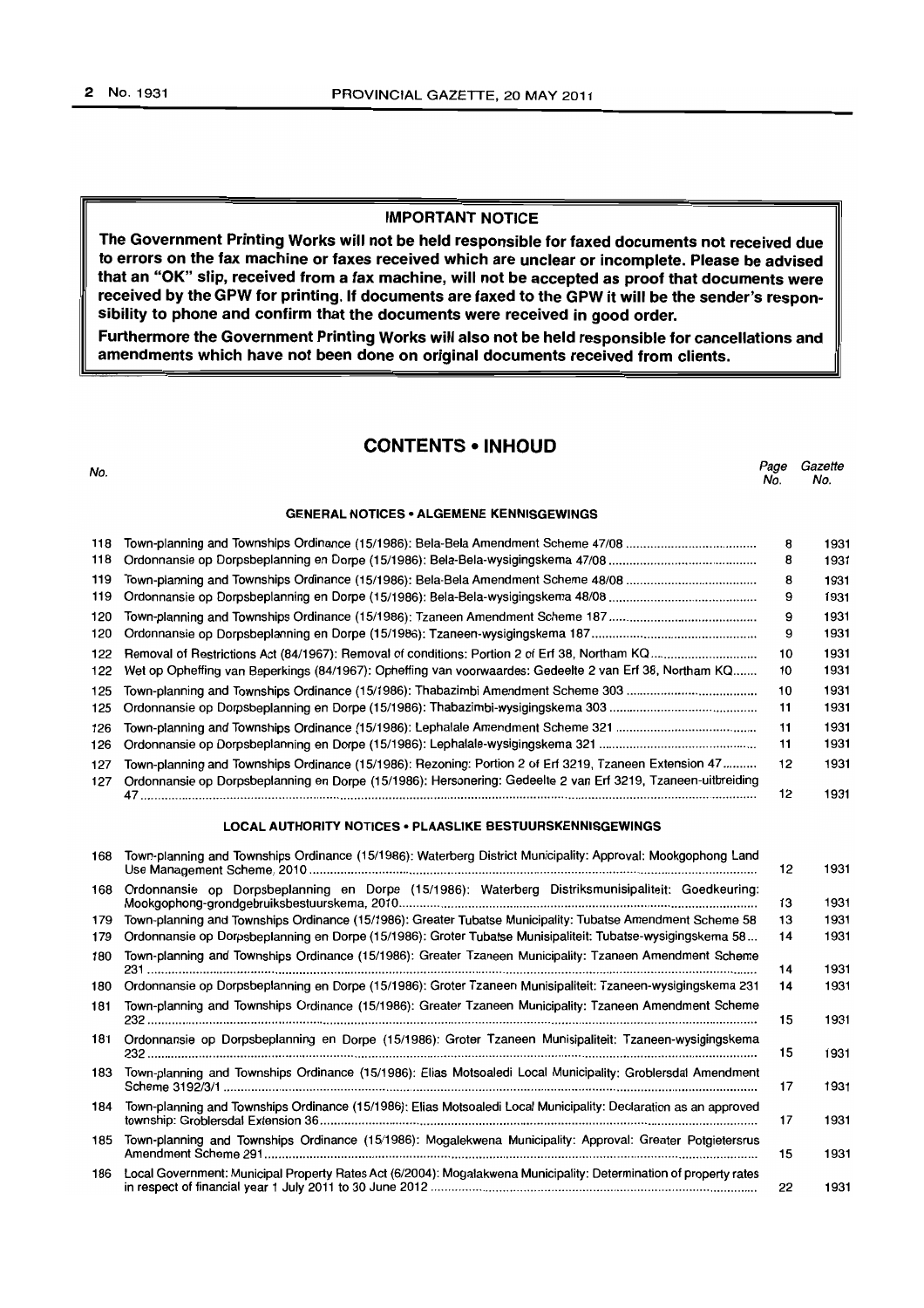| PROVINCIAL GAZETTE, 20 MAY 2011 |  |  |  |
|---------------------------------|--|--|--|
|---------------------------------|--|--|--|

No. 1931 3

| s š<br><b>IMPORTANT NOTICE</b>                                                                                                                                        |                                                              |  |  |
|-----------------------------------------------------------------------------------------------------------------------------------------------------------------------|--------------------------------------------------------------|--|--|
| The                                                                                                                                                                   |                                                              |  |  |
| <b>Limpopo Provincial Gazette Function</b>                                                                                                                            |                                                              |  |  |
| will be transferred to the                                                                                                                                            |                                                              |  |  |
| Government Printer in Pretoria                                                                                                                                        |                                                              |  |  |
| as from 1 November 2004                                                                                                                                               |                                                              |  |  |
| <b>NEW PARTICULARS ARE AS FOLLOWS:</b>                                                                                                                                |                                                              |  |  |
| <b>Physical address:</b>                                                                                                                                              | <b>Postal address:</b>                                       |  |  |
| <b>Government Printing Works</b><br>149 Bosman Street<br>Pretoria                                                                                                     | Private Bag X85<br>Pretoria<br>0001                          |  |  |
| <b>New contact persons:</b> Louise Fourie Tel.: (012) 334-4686<br>Mrs H. Wolmarans Tel.: (012) 334-4591                                                               |                                                              |  |  |
| Fax number: (012) 323-8805                                                                                                                                            |                                                              |  |  |
| E-mail address: hester.wolmarans@gpw.gov.za<br>louise.fourie@gpw.gov.za                                                                                               |                                                              |  |  |
| <b>Contact person for subscribers:</b>                                                                                                                                |                                                              |  |  |
|                                                                                                                                                                       | Mrs J. Wehmeyer Tel.: (012) 334-4753<br>Fax.: (012) 323-9574 |  |  |
| This phase-in period is to commence from 15 October 2004 (suggest date of advert)<br>and notice comes into operation as from 1 November 2004.                         |                                                              |  |  |
| Subscribers and all other stakeholders are advised to send their advertisements<br>directly to the Government Printing Works, two weeks before the 1st November 2004. |                                                              |  |  |
| In future, adverts have to be paid in advance<br>before being published in the Gazette.                                                                               |                                                              |  |  |
| <b>Advertising Manager</b>                                                                                                                                            |                                                              |  |  |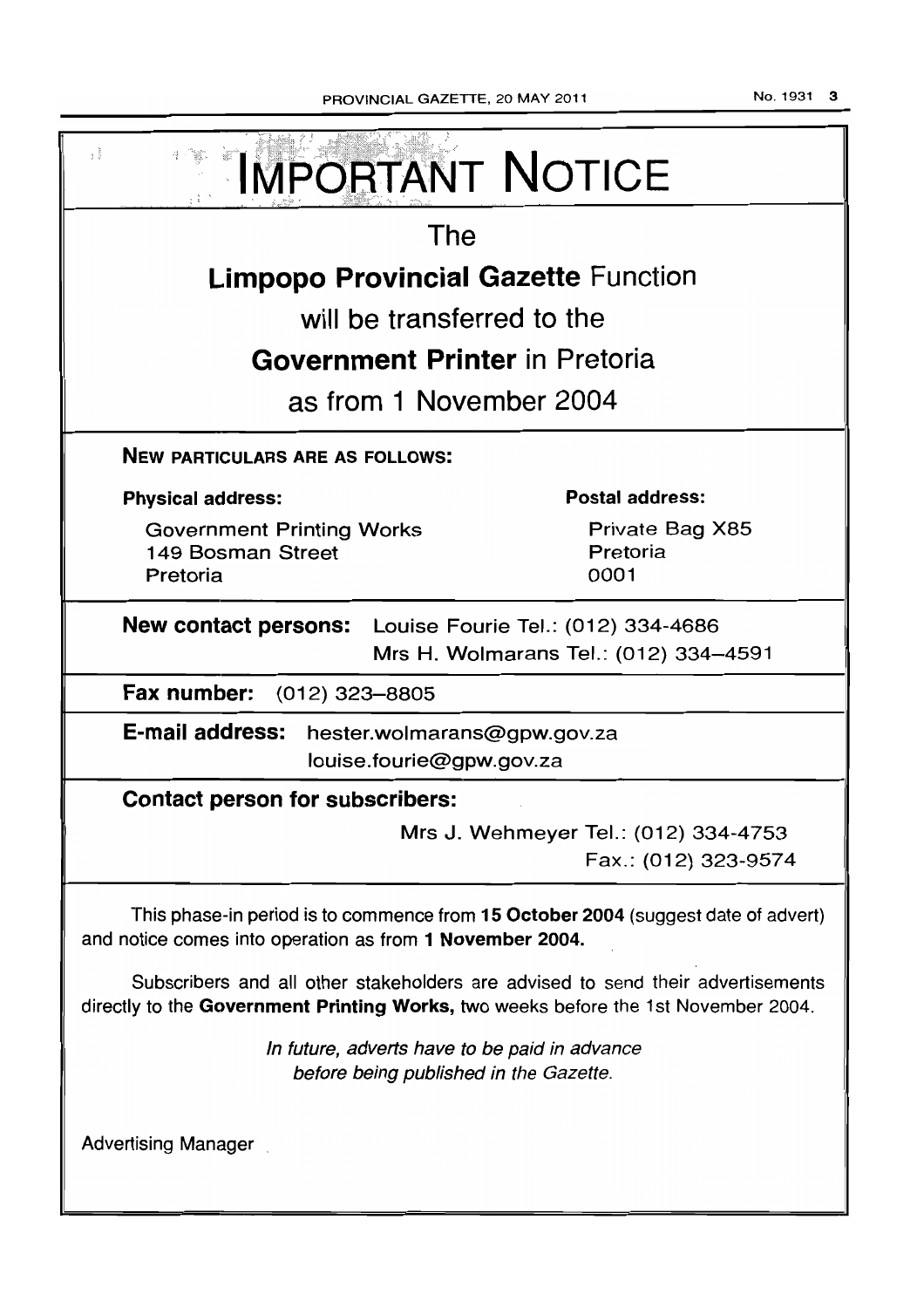-

IT IS THE CLIENTS RESPONSIBILITY TO ENSURE THAT THE CORRECT AMOUNT IS PAID AT THE CASHIER OR DEPOSITED INTO THE GOVERNMENT PRINTING WORKS BANK ACCOUNT AND ALSO THAT THE REQUISITION/COVERING LETTER TOGETHER WITH THE ADVERTISEMENTS AND THE PROOF OF DEPOSIT REACHES THE GOVERNMENT PRINTING WORKS IN TIME FOR INSERTION IN THE PROVINCIAL GAZETTE.

**No ADVERTISEMENTS WILL BE PLACED WITHOUT PRIOR PROOF OF PRE-PAYMENT.** 

# **TAKE NOTE OF THE NEW TARIFFS WHICH ARE APPLICABLE FROM THE 1ST OF JUNE 2011**  1/4 page **R 229.40**  Letter Type: Arial Size: 10 Line Spacing: At: Exactly 11 pt 1/4 page **R 458.75**  Letter Type: Arial Size: 10 Line Spacing: At: Exactly 11pt 1/4 page **R 688.15**

Letter Type: Arial Size: 10 Line Spacing: At: Exactly 11pt

1/4 page **R 917.55** 

Letter Type: Arial Size: 10 Line Spacing: At: Exactly 11 pt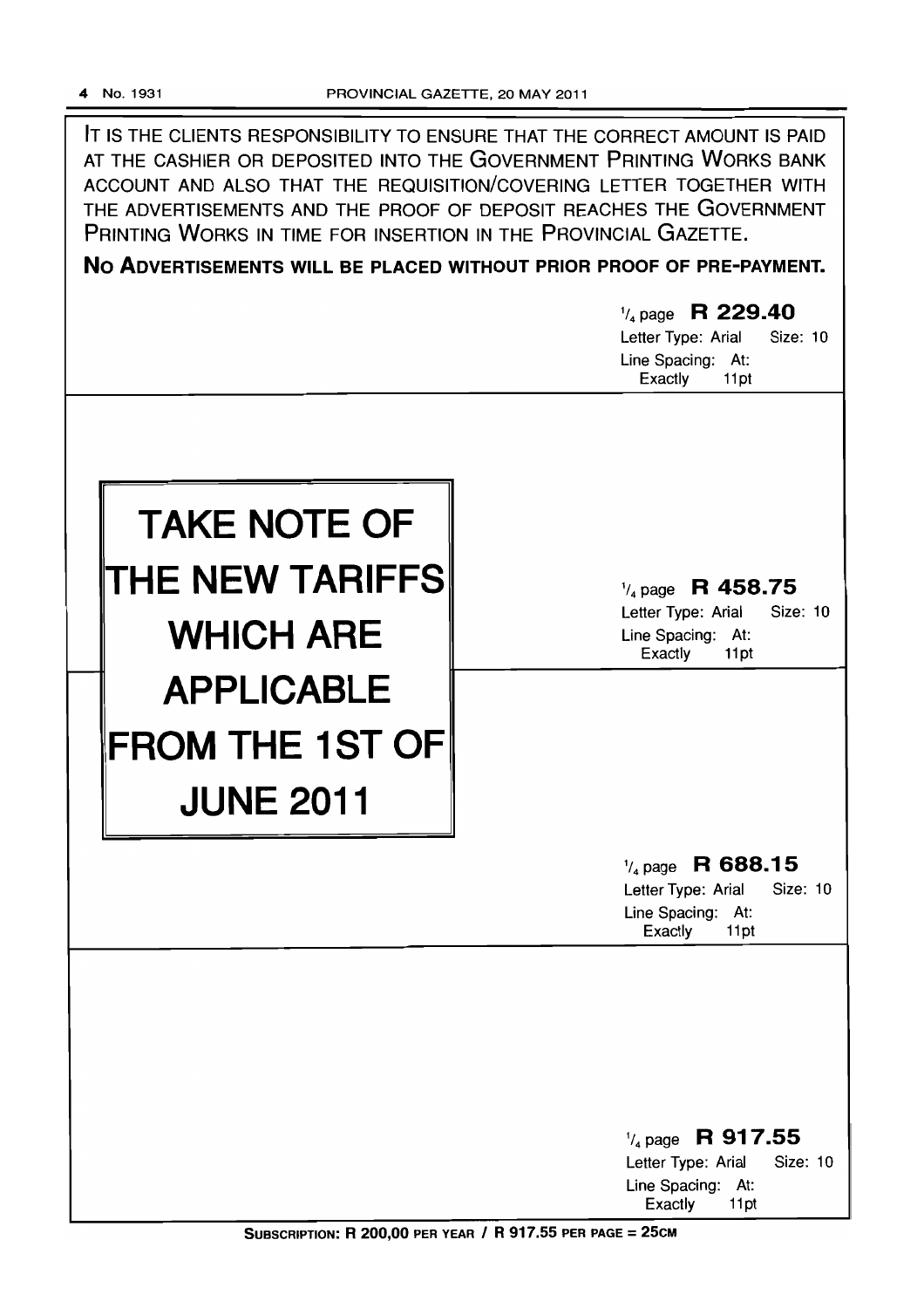PROVINCIAL GAZETTE, 20 MAY 2011 No. 1931 5



(2) erroneous classification of a notice, or the placement of such notice in any section or under any heading other than the section or heading stipulated by the advertiser;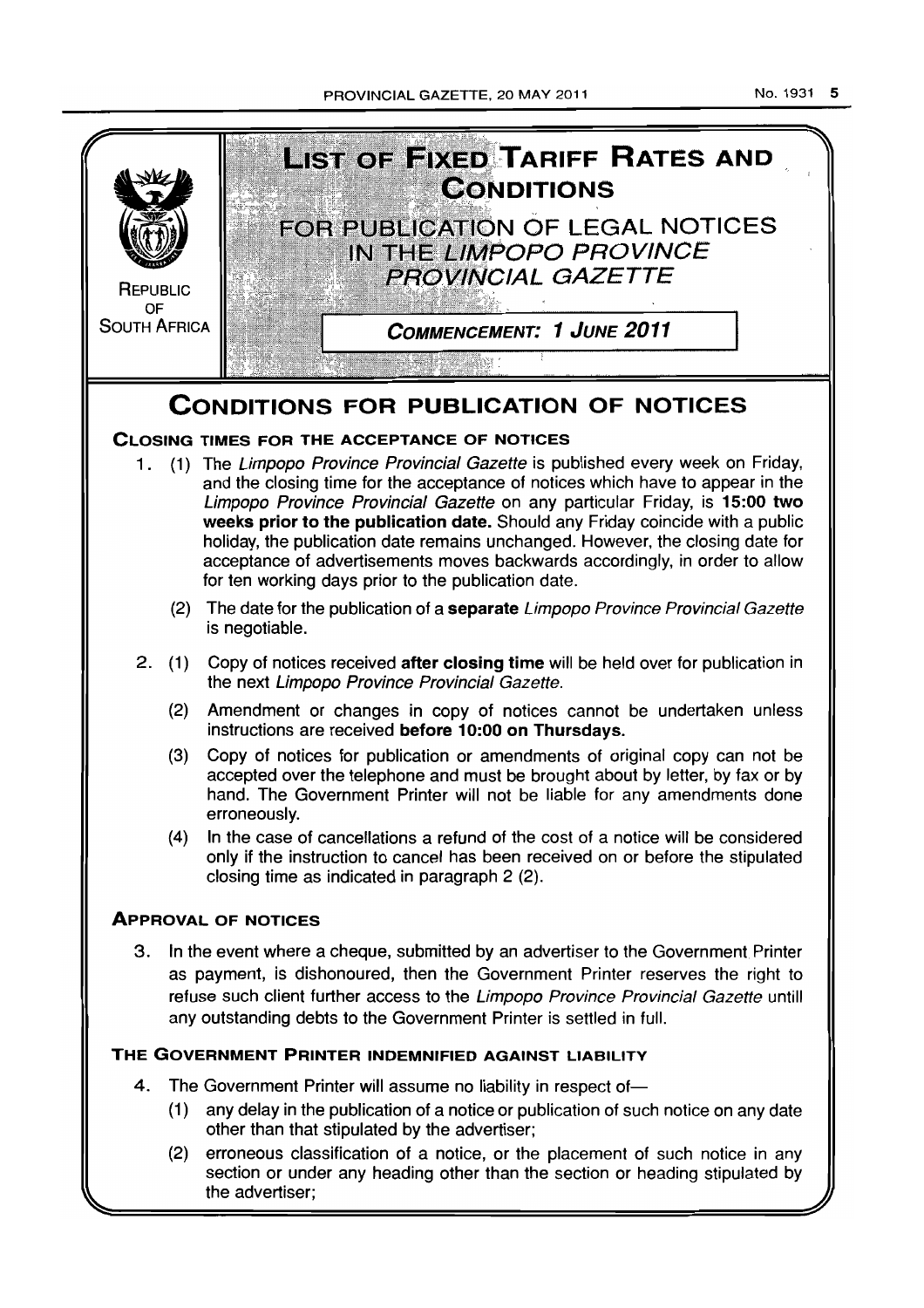$\sqrt{ }$ (3) any editing, revision, omission, typographical errors or errors resulting from faint or indistinct copy.

## LIABILITY OF ADVERTISER

5. Advertisers will be held liable for any compensation and costs arising from any action which may be instituted against the Government Printer in consequence of the publication of any notice.

## **COPY**

- 6. Copy of notices must be typed on one side of the paper only and may not constitute part of any covering letter or document.
- 7. At the top of any copy, and set well apart from the notice, the following must be stated:

Where applicable

- (1) The heading under which the notice is to appear.
- (2) The cost of publication applicable to the notice, in accordance with the "Word Count Table".

## PAYMENT OF COST

- 9. With effect from 1 NOVEMBER 2004 no notice will be accepted for publication unless the cost of the insertion(s) is prepaid in CASH or by CHEQUE or POSTAL ORDERS. It can be arranged that money can be paid into the banking account of the Government Printer, in which case the deposit slip accompanies the advertisement before publication thereof.
- 10. (1) The cost of a notice must be calculated by the advertiser in accordance with the word count table.
	- (2) Where there is any doubt about the cost of publication of a notice, and in the case of copy, an enquiry, accompanied by the relevant copy, should be addressed to the Advertising Section, Government Printing Works, Private Bag X85, Pretoria, 0001 [Fax: (012) 323-8805], before publication.
- 11. Overpayment resulting from miscalculation on the part of the advertiser of the cost of publication of a notice will not be refunded, unless the advertiser furnishes adequate reasons why such miscalculation occurred. In the event of underpaymants, the difference will be recovered from the advertiser, and the notice(s) will not be published until such time as the full cost of such publication has been duly paid in cash or by cheque or postal orders, or into the banking account.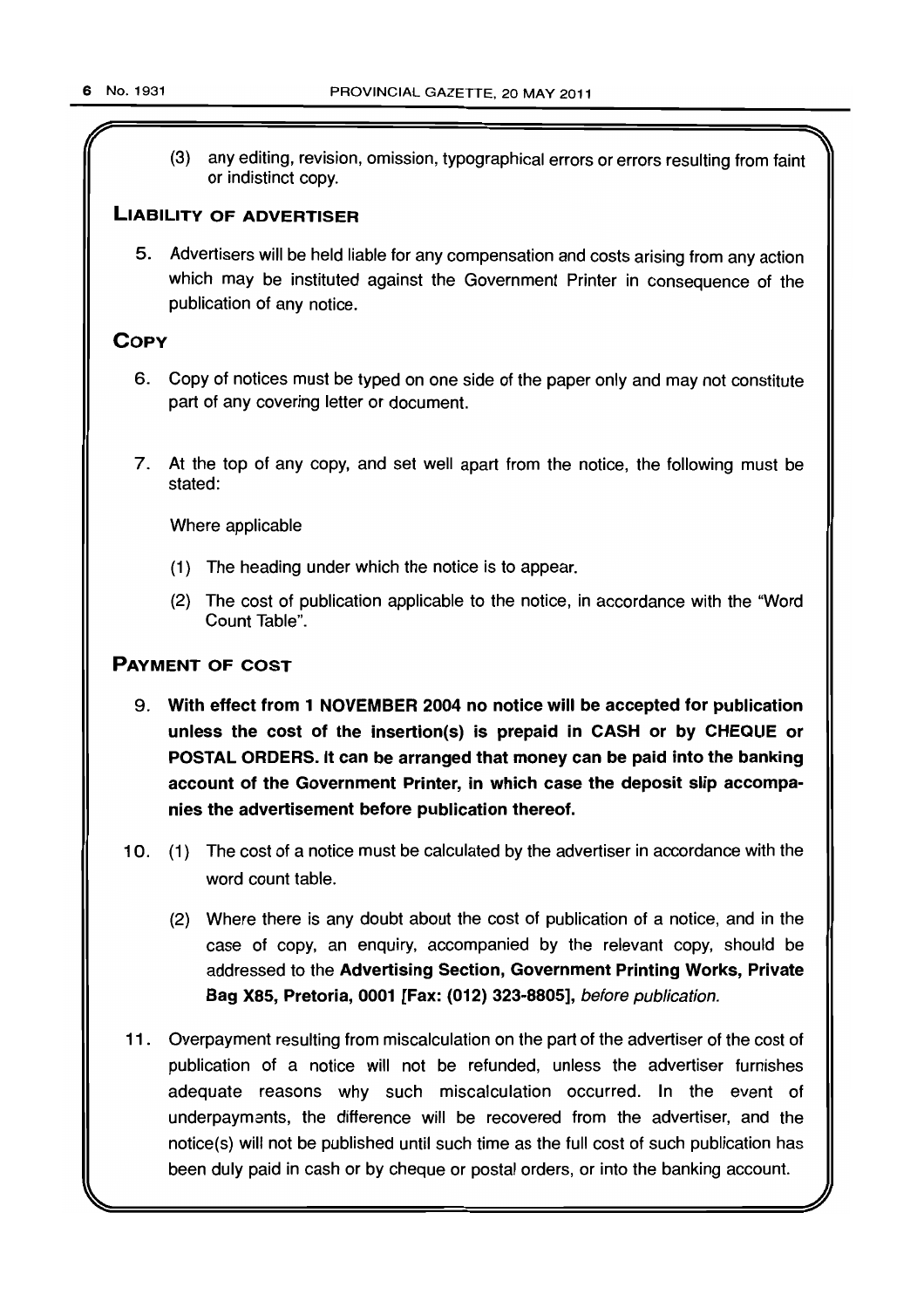- 1 2. In the event of a notice being cancel/ed, a refund will be made only *if* no cost regarding the placing of the notice has been incurred by the Government Printing Works.
- 13. The Government Printer reserves the right to levy an additional charge in cases where notices, the cost of which has been calculated in accordance with the Word Count Table, are subsequently found to be excessively lengthy or to contain overmuch or complicated tabulation.

## PROOF OF PUBLICATION

14. Copies of the Limpopo Province Provincial Gazette which may be required as proof of publication, may be ordered from the Government Printer at the ruling price. The Government Printer will assume no liability for any failure to post such Limpopo Province Provincial Gazette(s) or for any delay in despatching iVthem.

# **GOVERNMENT PRINTERS BANK ACCOUNT PARTICULARS**

Bank:

ABSA

BOSMAN STREET

(012) 323 8805

Account No.: 4057114016

Branch code: 632005

Reference No.: 00000049

Fax No.:

## Enquiries:

| Mrs. L. Fourie    | Tel.: (012) 334-4686 |
|-------------------|----------------------|
| Mrs. H. Wolmarans | Tel.: (012) 334-4591 |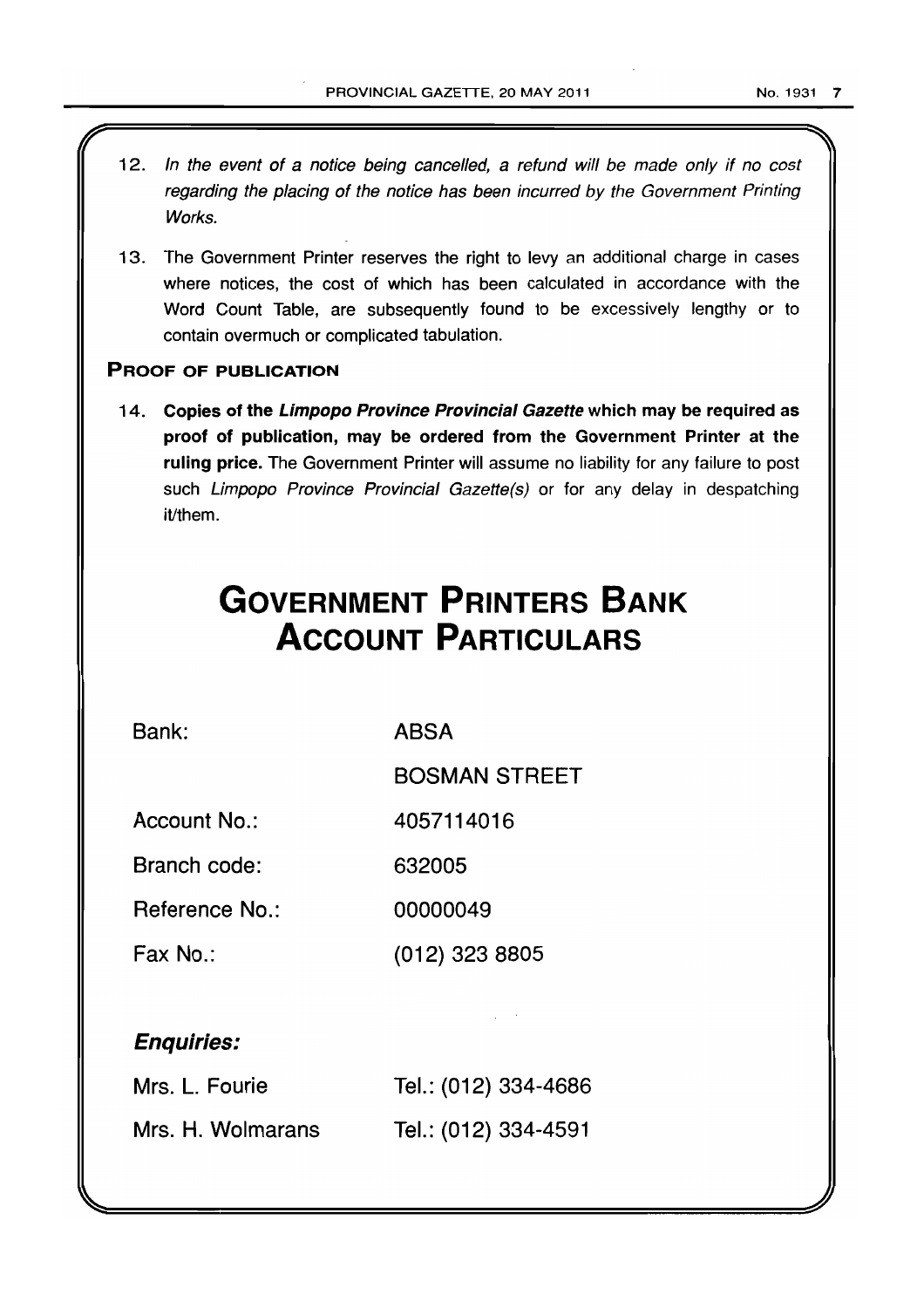## **GENERAL NOTICES • ALGEMENE KENNISGEWINGS**

## **GENERAL NOTICE 118 OF 2011**

#### BELA-BELA AMENDMENT SCHEME 47

NOTICE OF APPLICATION FOR AMENDMENT OF THE TOWN-PLANNING SCHEME IN TERMS OF SECTION 56 (1) (b) (i) OF THE TOWN-PLANNING AND TOWNSHIPS ORDINANCE, 1986 (ORDINANCE No. 15 OF 1986)

We, Geo Projects, authorised agents of the owner of Portion 139 of the farm Buiskop 464 KR, Bela-Bela, hereby give notice in terms of section 56 (1) (b) (i) of the Town-planning and Townships Ordinance, 1986 (Ordinance No. 15 of 1986), that we have applied to the Bela-Bela Municipality for the amendment of the town-planning scheme, known as the Bela-Bela Land Use Scheme, 2008, by the amendment of the zoning of the property by the addition of an Annexure 135 to the existing Agriculture zoning, to make provision of Overnight Accommodation, Training facilities, Restaurant, Clinic and additional uses as indicated in the Annexure 135 to the amendment scheme.

Particulars of the application will lie for inspection during normal office hours at the office of the Municipal Manager: Municipal Offices, Bela-Bela, for a period of 28 days from 13 May 2011.

Objections to or presentations in respect of the application must be lodged with or made in writing to: The Municipal Manager at the above address or Private Bag X1609, Bela-Bela, 0480, within a period of 28 days from 13 May 2011.

Address: P.O. Box 919, Bela-Bela, 0480. Tel. 082 881 7252. . **-.** 

## **ALGEMENE KENNISGEWING 118 VAN 2011**

#### BELA-BELA-WYSIGINGSKEMA *47/08*

KENNISGEWING VAN AANSOEK OM WYSIGING VAN DIE DORPSBEPLANNINGSKEMA INGEVOLGE ARTIKEL 56 (1) (b) (i) VAN DIE ORDONNANSIE OP DORPSBEPLANNING EN DORPE, 1986 (ORDONNANSIE No. 15 VAN 1986)

Ons, Geo Projects, synde die gemagtigde agent van die eienaars van Gedeelte 139 van die plaas Buiskop 464 KR, Bela-Bela, gee hiermee ingevolge artikel 56 (1) (b) (i) van die Ordonnansie op Dorpsbeplanning en Dorpe (Ordonnansie 15 van 1986), kennis dat ons by die Bela-Bela Munisipaliteit aansoek gedoen het om die wysiging van die dorpsbeplanningskema, bekend as die Bela-Bela Grondgebruikskema, 2008, deur die sonering van die eiendom hierbo beskryf, te wysig deur die byvoeging van Bylae 135 tot die bestaande Landbou sonering, om voorsiening te maak vir onder andere Oornag Akkommodasie, Opleidings Fasiliteite, Restaurant, Kliniek en verdere gebruike soos uiteengesit in die Bylae 135 tot die wysigingskema.

Besonderhede van die aansoek lê ter insae gedurende gewone kantoorure by die kantoor van die Munisipale Bestuurder: Munisipale Kantore, Bela-Bela, vir 'n tydperk van 28 dae vanaf 13 Mei 2011.

Besware teen of vertoë ten opsigte van die aansoek moet binne 'n tydperk van 28 dae vanaf 13 Mei 2011, skriftelik by of tot die Munisipale Bestuurder by bovermelde adres of by Privaatsak X1609, Bela-Bela, 0480, ingedien of gerig word.

Adres: Posbus 919, Bela-Bela, 0480. Tel. 082881 7252.

13-20

## **GENERAL NOTICE 119 OF 2011**

#### BELA-BELA AMENDMENT SCHEME *48108*

NOTICE OF APPLICATION FOR AMENDMENT OF THE TOWN-PLANNING SCHEME IN TERMS OF SECTION 56 (1) (b) (i) OF THE TOWN-PLANNING AND TOWNSHIPS ORDINANCE, 1986 (ORDINANCE No. 15 OF 1986)

We, Geo Projects, authorised agents of the owner of Portion 24 of the farm Roodekuil 496 KR, Bela-Bela, hereby give notice in terms of section 56 (1) (b) (i) of the Town-planning and Townships Ordinance, 1986 (Ordinance No. 15 of 1986), that we have applied to the Bela-Bela Municipality for the amendment of the town-planning scheme, known as the Bela-Bela Land Use Scheme, 2008, by the amendment of the zoning of the property by the addition of an Annexure 136 to the existing Agriculture zoning, to make provision for Overnight Accommodation and additional uses as indicated in the Annexure 136 to the amendment scheme.

Particulars of the application will lie for inspection during normal office hours at the office of the Municipal Manager: Municipal Offices, Bela-Bela, for a period of 28 days from 13 May 2011.

Objections to or presentations in respect of the application must be lodged with or made in writing to: The Municipal Manager at the above address or Private Bag X1609, Bela-Bela, 0480, within a period of 28 days from 13 May 2011.

Address: P.O. Box 919, Bela-Bela, 0480. Tel. 082881 7252.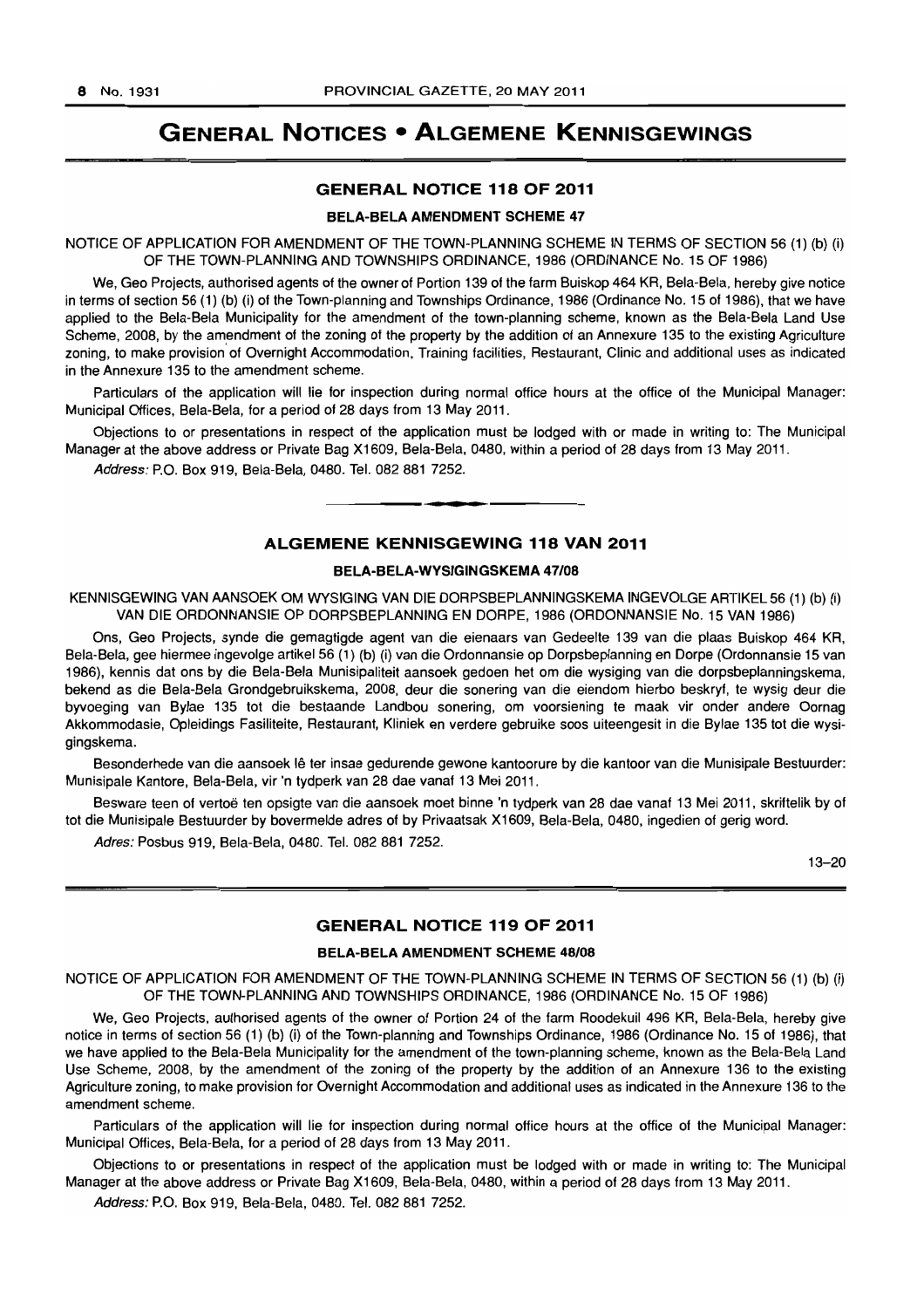## ALGEMENE KENNISGEWING 119 VAN 2011

#### BELA-BELA-WYSIGINGSKEMA *48/08*

KENNISGEWING VAN AANSOEK OM WYSIGING VAN DIE DORPSBEPLANNINGSKEMA INGEVOLGE ARTIKEL 56 (1) (b) (i) VAN DIE ORDONNANSIE OP DORPSBEPLANNING EN DORPE, 1986 (ORDONNANSIE No. 15 VAN 1986)

Ons, Geo Projects, synde die gemagtigde agent van die eienaars van Gedeelte 24 van die plaas Roodekuil 469 KR, Bela-Bela, gee hiermee irigevolge artikel 56 (1) (b) (i) van die Ordonnansie op Dorpsbeplanning en Dorpe (Ordonnansie 15 van 1986), kennis dat ons by die Bela-8ela Munisipaliteit aansoek gedoen het om die wysiging van die dorpsbeplanningskema, bekend as die Bela-Bela Grondgebruikskema, 2008, deur die sonering van die eiendom hierbo beskryf, te wysig deur die byvoeging van 8ylae 136 tot die bestaande Landbou sonering, am voorsiening te maak vir onder andere besigheid en verdere gebruike soos uiteengesit in die 8ylae 136 tot die wysigingskema.

Besonderhede van die aansoek lê ter insae gedurende gewone kantoorure by die kantoor van die Munisipale Bestuurder: Munisipale Kantore, Bela-Bela, vir 'n tydperk van 28 dae vanaf 13 Mei 2011.

Besware teen of vertoë ten opsigte van die aansoek moet binne 'n tydperk van 28 dae vanaf 13 Mei 2011, skriftelik by of tot die Munisipale Bestuurder by bovermelde adres of by Privaatsak X1609, Bela-Bela, 0480, ingedien of gerig word.

Adres: Posbus 919, 8ela-8ela, 0480. Tel. 082881 7252.

13-20

#### GENERAL NOTICE 120 OF 2011

#### TZANEEN AMENDMENT SCHEME 187

NOTICE OF APPLICATION FOR AMENDMENT OF A TOWN-PLANNING SCHEME IN TERMS OF SECTION 28 (1) (a) OF THE TOWN-PLANNING AND TOWNSHIPS ORDINANCE, 1986 (ORDINANCE 15 OF 1986)

We, Kobus Winterbach and/or Willem Johannes Jacobsz, being the authorized agents of the registered owner of Erven 1266 and 1327 Tzaneen Extension 12 (known as the Greater Tzaneen Municipality), hereby give notice in terms of section 28 (1) (a) of the Town-planning and Townships Ordinance, 1986 (Ordinance 15 of 1986), that we have applied to the Greater Tzaneen Municipality for the amendment of the Town-planning scheme known as Tzaneen Town-planning Scheme, 2000, by the rezoning of parts of the properties described above (to be known as Erf 4640, Tzaneen X12), situated in Maritz Street, from 'Public Open Space" to "Existing Public Roads."

Particulars of the application will lie for inspection during normal office hours at the office of the Municipal Manager, Civic Centre, Tzaneen, for a period of 28 days from 13 May 2011 (the date of the first publication of the notice).

Objections to or representations in respect of the applications must be lodged with or made in writing to the Municipal Manager at the above address or at PO Box 24, Tzaneen, 0850, within a period of 28 days from 13 May 2011.

Address of authorised agent: Winterbach & Associates, PO Box 2071, Tzaneen, 0850. Tel No. (015) 307-1041. Ref No. K1017/W.

(Publish on: Friday 13 & 20 May 2011).

## ALGEMENE KENNISGEWING 120 VAN 2011

**• •** 

#### TZANEEN·WYSIGINGSKEMA 187

KENNISGEWING VAN AANSOEK OM WYSIGING VAN 'N DORPSBEPLANNINGSKEMA INGEVOLGE ARTIKEL 28 (1) (a) VAN DIE ORDONNANSIE OP DORPSBEPLANNING EN DORPE, 1996 (ORDONNANSIE 15 VAN 1986)

Ons, Kobus Winterbach en/of Willem Johannes Jacobsz, synde die gemagtigde agente van die geregistreerde eienaar van Erwe 1266 en 1327, Tzaneen Uitbreiding 12 (bekend as Groter Tzaneen Munisipalileit), gee hiermee ingevalge artikel 28 (1) (a) van die Ordonnansie op Dorpsbeplanning en Dorpe, 1986 (Ordonnansie 15 van 1986) kennis dat ons by die Grater Tzaneen Munisipaliteit, aansoek gedoen het om die wysiging van die Dorpsbeplanningskema bekend as Tzaneen-dorpsbeplanningskema, 2000 deur die hersonering van dele van eiendomme hierbo beskryf (voorgestelde Erf 4640, Tzaneen X12), geleë te Maritzstraat vanaf "Openbare Oop Ruimte" na "Bestaande Openbare Paaie."

Besonderhede van die aansoeke lê ter insae gedurende gewone kantoorure by die kantoor van die Munisipale Bestuurder, Burgersentrum, Tzaneen, vir 'n tydperk van 28 dae vanaf 13 Mei 2011 (die datum van eerste publikasie van hierdie kennisgewing).

Besware teen of vertoë ten opsigte van die aansoeke moet binne 'n tydperk van 28 dae vanaf 13 Mei 2011, skriftelik by of tot die Munisipale Bestuurder, by bovermelde adres of by Posbus 24, Tzaneen, 0850, ingedien of gerig word.

Adres van gemagtigde agent: Winterbach & Associate, Posbus 2071, Tzaneen, 0850. Tel No. (015) 307-1041, Verw: No. K1017/W.

(Publiseer op: Vrydag 13 & 20 Mei 2011).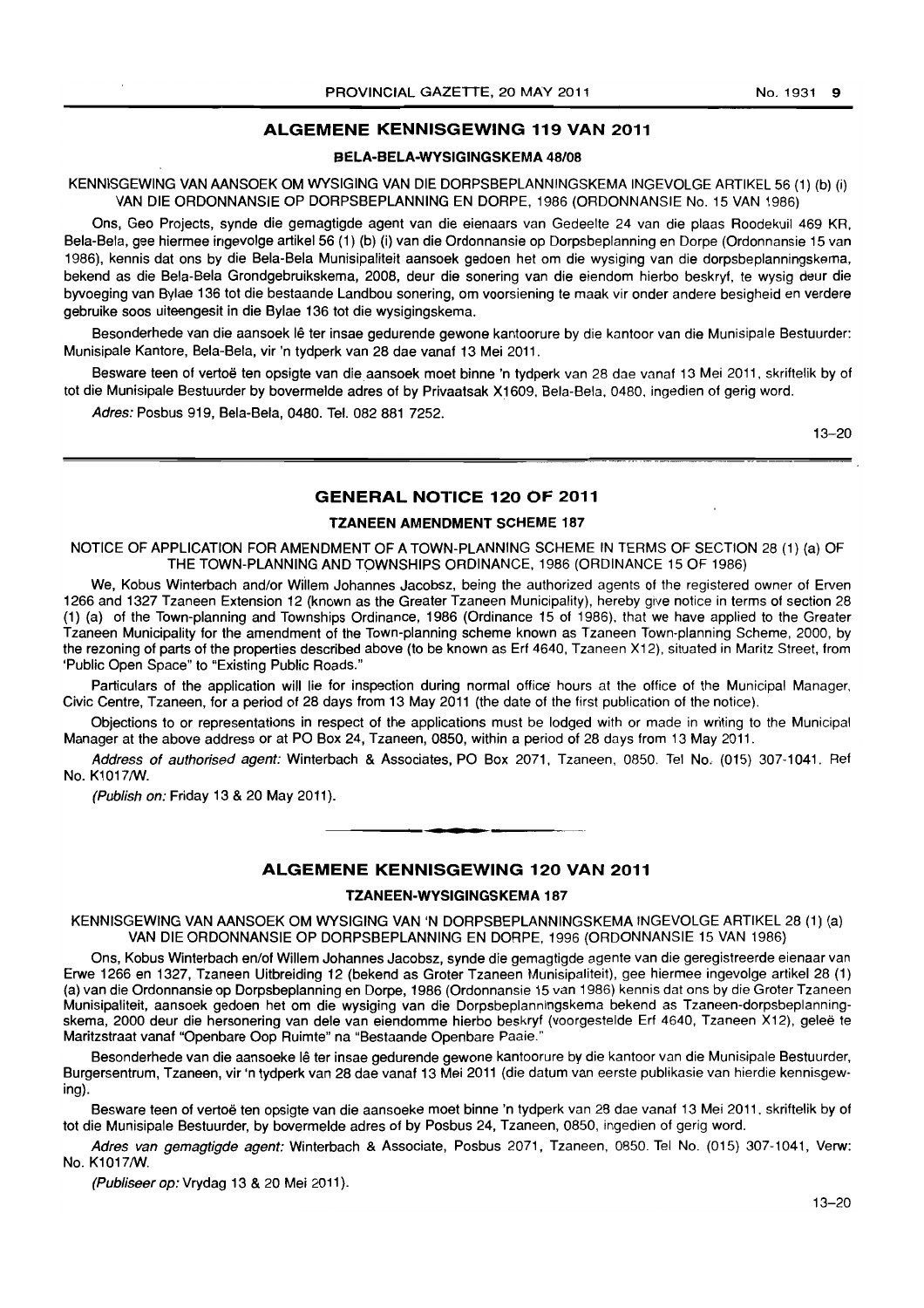### **GENERAL NOTICE 122 OF 2011**

REMOVAL OF RESTRICTIONS ACT, 1967

#### REMOVAL OF RESTRICTIONS ON THE REMAINDER PORTION AND PORTION 2 OF ERF 38, NORTHAM KQ (AMENDMENT SCHEME 263)

It is hereby notified that application has been made in terms of section 3 (1) of the Removal of Restrictions Act, 1967 (Act No 84 of 1967), by Plancentre Town and Regional Planners, Potchefstroom, for the removal of conditions Pages 2 & 3: 3 (b),  $(q)$ , I (ii)-(iii), (i) and Pages 4 & 5: 3 (b), (g), (i), (ii)-(iii) and (j) in Deed of Transfer T41559/08 for the purpose of using the property for dwelling units and relaxation of he building line.

The application and relative documents are open for inspection at the offices of the Administrator, Department Development Local Government and Housing, 28 Market Street, Polokwane and the office of the Municipal Manager, Thabazimbi Municipality for a period of 28 days from 13 May 2011 .

Objections to the application may be lodged in writing with the Administrator, Department of Developmental Local Government and Housing at the above address or to Private Bag X9485, Polokwane, 0700, on or before 10 June 2011 and shall reach this office not later than 14hOO on the said date.

Ref: HB 2855 Removal. File No: LH 1211/4/3/212/5/34.

## . **-. ALGEMENE KENNISGEWING 122 VAN 2011**

#### WET OP OPHEFFING VAN BEPERKINGS, 1967

DIE OPHEFFING VAN TITEL VOORWAARDES VAN DIE RESTERENDE GEDEELTE & GEDEELTE 2 VAN ERF 38, NORTHAM KQ (WYSIGINGSKEMA 263)

Hierby word bekend gemaak dat ingevolge die bepalings van artikel 3 (1) van die Wet op Opheffing van Beperkings, 1967 (Wet No. 84 van 1967), aansoek gedoen is deur Plancentre Stadsbeplanners, Potchefstroom vir die opheffing van voorwaardes Bladsye 2 & 3: 3 (b), (g), i (ii)-(iii) en Bladsye 4 & 5: 3 (b), (g), (iI)-(iii) en (j) in Akte van Transport T41559/08 met die doel om die eiendom vir wooneenhede te gebruik en verslapping van die boulyn.

Die aansoek en die betrokke dokumentasie is ter insae by die kantoor van die Administrateur: Departement Ontwikkelende Plaaslike Regering en Behuising, Marketstraat 28, Polokwane en in die kantoor van die Munisipale Bestuurder, Thabazimbi Munisipaliteit vir 'n tydperk van 28 dae vanaf 13 Mei 2011.

Besware teen die aansoek kan skriftelik by die Administrateur, Departement Ontwikkellende Plaaslike Regering en Behuising by bovermelde adres of Privaatsak X9485, Polokwane, 0700, voor of op 10 Junie 2011 ingedien word en moet die kantoor nie later as 14hOO op genoemde datum bereik nie.

Verw: HB 2855 Ophef. Leer No: LH1211/4/3/2I2/5/34

 $13 - 20$ 

## **GENERAL NOTICE 125 OF 2011**

#### **THABAZIMBI AMENDMENT SCHEME** 303

NOTICE OF APPLICATION FOR THE AMENDMENT OF THE THABAZIMBI TOWN-PLANNING SCHEME, 1992, IN TERMS OF SECTION 56 (1) (b) (i) OFTHE TOWN-PLANNING AND TOWNSHIPS ORDINANCE, 1986 (ORDINANCE No. 15 OF 1986)

I, Izel van Rooy from the firm Plan Wize Town and Regional Planners, being the authorized agent of the owner of the erven mentioned below hereby give notice in terms of section 56 (1) (b) (i) of the Town-planning and Townships Ordinance, 1986 (Ordinance 15 of 1986) that I have applied to the Thabazimbi Municipality for the amendment of the town-planning scheme known as the Thabazimbi Town-planning Scheme, 1992, by the rezoning of Erf 4125 and Erf 4126, Thabazimbi Extension 35 from "Residential 1" to "Residential 3".

Particulars of the application will lie for inspection during normal office hours at the office of the Manager: Economic Development and Planning, Thabazimbi Municipality, 7 Rietbok Street, Thabazimbi, for a period of 28 days from 20 May 2011.

Objections to or representations in respect of the application must be lodged with or made in writing to the Manager: Economic Development and Planning, Thabazimbi Municipality, at the above address or at Private Bag X530, Thabazimbi, 0380, within a period of 28 days from 20 May 2011.

Address of agent: Plan Wize Town and Regional Planners, P.O. Box 2445, Thabazimbi, 0380. Tel: (014) 772-1758/ 082 449 7626.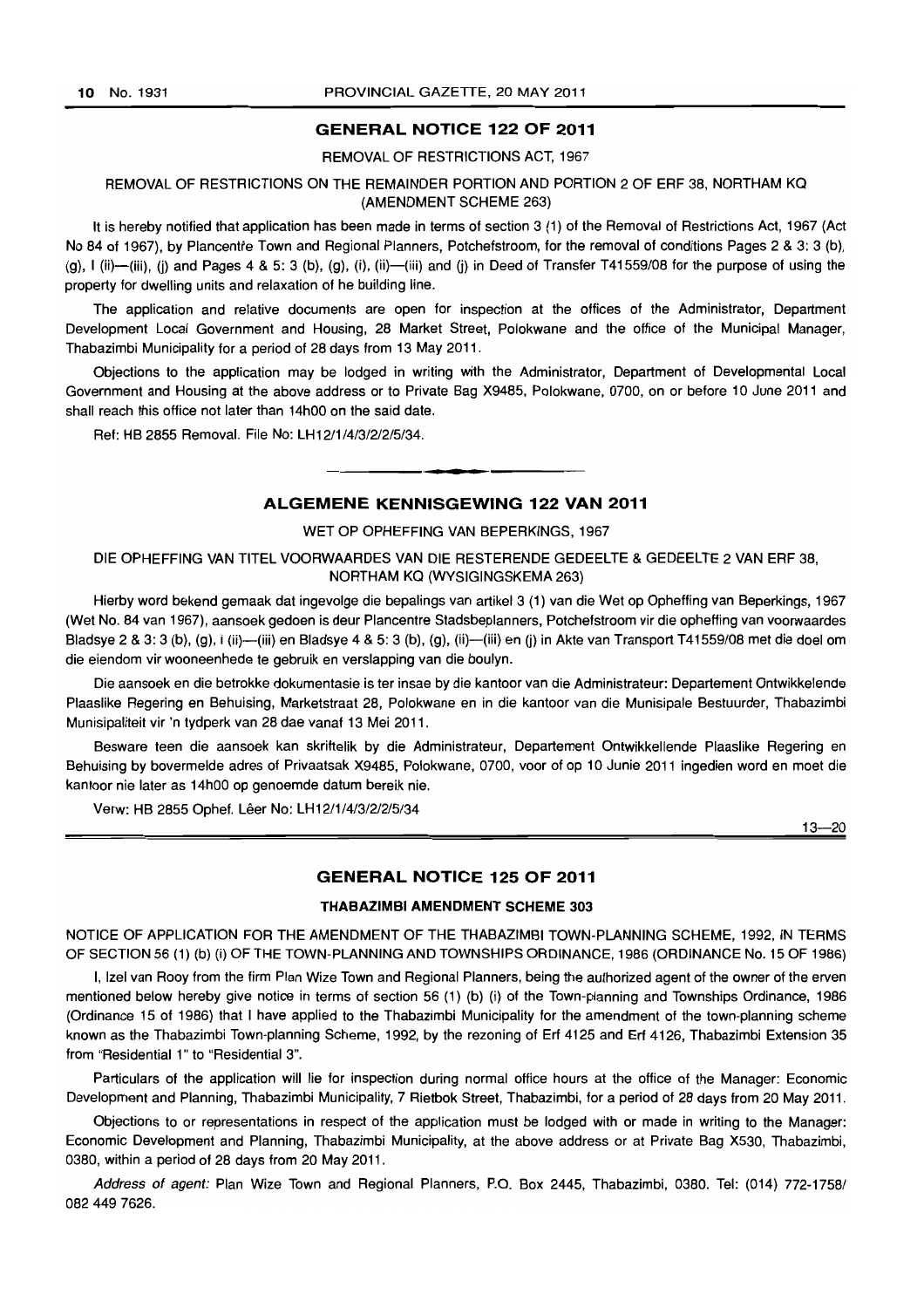## **ALGEMENE KENNISGEWING 125 VAN 2011**

#### **THABAZIMBI-WYSIGINGSKEMA** 303

KENNISGEWING VAN DIE AANSOEK OM DIE WYSIGING VAN DIE THABAZIMBI-DORPSBEPLANNINGSKEMA, 1992, INGEVOLGEARTlKEL56 (1) (b) (i) VAN DIE ORDONNANSIE OP DORPSBEPLANNING EN DORPE, 1986 (ORDONNANSIE No. 15 VAN 1986)

Ek, Izel van Rooy van die firma Plan Wize Stads- en Streekbeplanners, synde die gemagtigde agent van die eienaar van die ondergenoemde erwe, gee hiermee ingevolge artikel 56 (1) (b) (i) van die Ordonnansie op Dorpsbeplanning en Dorpe, 1986 (Ordonnansie 15 van 1986) kennis dat ek by die Thabazimbi Munisipaliteit aansoek gedoen het om die wysiging van die dorpsbeplanningskema bekend as die Thabazimbi-dorpsbeplanningskema, 1992. deur die hersonering van Ert 4125 en Ert 4126, Thabazimbi Uitbreiding 35 van "Residensieel 1" na "Residensieel 3",

Besonderhede van die aansoek lê ter insae gedurende gewone kantoorure by die kantoor van die Bestuurder: Ekonomiese Ontwikkeling en Beplanning, Thabazimbi Munisipaliteit, Rietbokstraat 7. Thabazimbi. vir 'n tydperk van 28 dae vanaf 20 Mei 2011.

Besware teen of vertoë ten opsigte van die aansoek moet binne 'n tydperk van 28 dae vanaf 20 Mei 2011 skriftelik by of tot die Bestuurder: Ekonomiese Ontwikkeling en Beplanning, Thabazimbi Munisipaliteit. by bovermelde adres of Privaatsak X530, Thabazimbi, 0380, ingedien of gerig word.

Adres van agent: Plan Wize Stads- en Streekbeplanners, Posbus 2445, Thabazimbi, 0380. Tel: (014) 772-1758/ 082 449 7626.

20-27

## **GENERAL NOTICE 126 OF 2011**

NOTICE OF APPLICATION FOR AMENDMENT OF THE TOWN-PLANNING SCHEME IN TERMS OF SECTION 56 (1) (b) (i) OF THE TOWN-PLANNING AND TOWNSHIPS ORDINANCE, 1986 (ORDINANCE 15 OF 1986)

#### **LEPHALALE AMENDMENT SCHEME** 321

I, Ettiene Rossouw, being the authorized agent of the owner of Erf 928. Ellisras Extension 17, hereby give notice in terms of section 56 (1) (b) (i) of the Town-planning and Townships Ordinance, 1986. that I have applied to the Lephalale Local Municipality for the amendment of the town-planning scheme known as the Lephalale Town-planning Scheme, 2005, as approved on 30 November 2005. by virtue of Council Resolution A29/2005 (11). by the rezoning of the property described above, situated at Sugarbird Street, Ellisras, from Residential 1, one dwelling house per erf to Residential 2, one dwelling house per 500 m<sup>2</sup> and subdivision.

Particulars of the application will lie for inspection during normal office hours at the office of the Manager: Corporate Services, Room 0105, Municipal Offices, Lephalale Municipality, Lephalale, for a period of 28 days from 20 May 2011.

Objections to or representations in respect of the application must be lodged with or made in writing to the Manager: Corporate Services, at the above address or at Private Bag X136, Lephalale, 0555, within a period of 28 days from 20 May 2011.

Address of authorized agent: Ettiene Rossouw Attorneys, P.O. Box 1579, Etlisras, 0555. Telephone Number: 082 652 3571 . **. -**

## **ALGEMENE KENNISGEWING 126 VAN 2011**

KENNISGEWING VAN AANSOEK VIR WYSIGING VAN DORPSBEPLANNINGSKEMA INGEVOLGE ARTIKEL 56 (1) (b) (i) VAN DIE ORDONNANSIE OP DORPSBEPLANNING EN DORPE, 1986 (ORDONNANSIE 15 VAN 1986)

#### **LEPHALALE-WYSIGINGSKEMA** 321

Ek, Ettiene Rossouw, synde die gemagtigde agent van die eienaar van Erf 928. E11isras-uitbreiding 17, gee hiermee ingevolge artikel 56 (1) (b) (i) van die Ordonnansie op Dorpsbeplanning en Dorpe, 1986, kennis dat ek aansoek gedoen het by Lephalale Munisipaliteit vir die wysiging van die dorpsbeplanningskema bekend as die Lephalale-dorpsbeplanningskema, 2005. soos goedgekeur op 30 November 2005, by wyse van Raadsbesluit A29/2005 (11), deur die hersonering van die eiendom hierbo beskryf, geleë te Sugarbirdstraat, Ellisras, van Residensieel 1, een woonhuis per erf na Residensieel 2, een woonhuis per 500 m<sup>2</sup> en onderverdeling.

Besonderhede van die aansoek lê ter insae gedurende gewone kantoorure by die Bestuurder: Korporatiewe Dienste, Kamer D105, Munisipaliteit Kantore, Lephalale Munisipaliteit, Lephalale, vir 'n tydperk van 28 dae vanaf 20 Mei 2011.

Besware teen of vertoë ten opsigte van die aansoek moet binne 28 dae vanaf 20 Mei 2011 skriftelik by of tot die Bestuurder: Korporatiewe Dienste, by bovermelde adres of by Privaatsak X136, Ellisras, 0555, ingedien word.

Adres van die gevolmagtigde: Ettiene Rossouw Prokureurs, Posbus 1579, Ellisras, 0555. Telefoonnommer: 082 652 3571.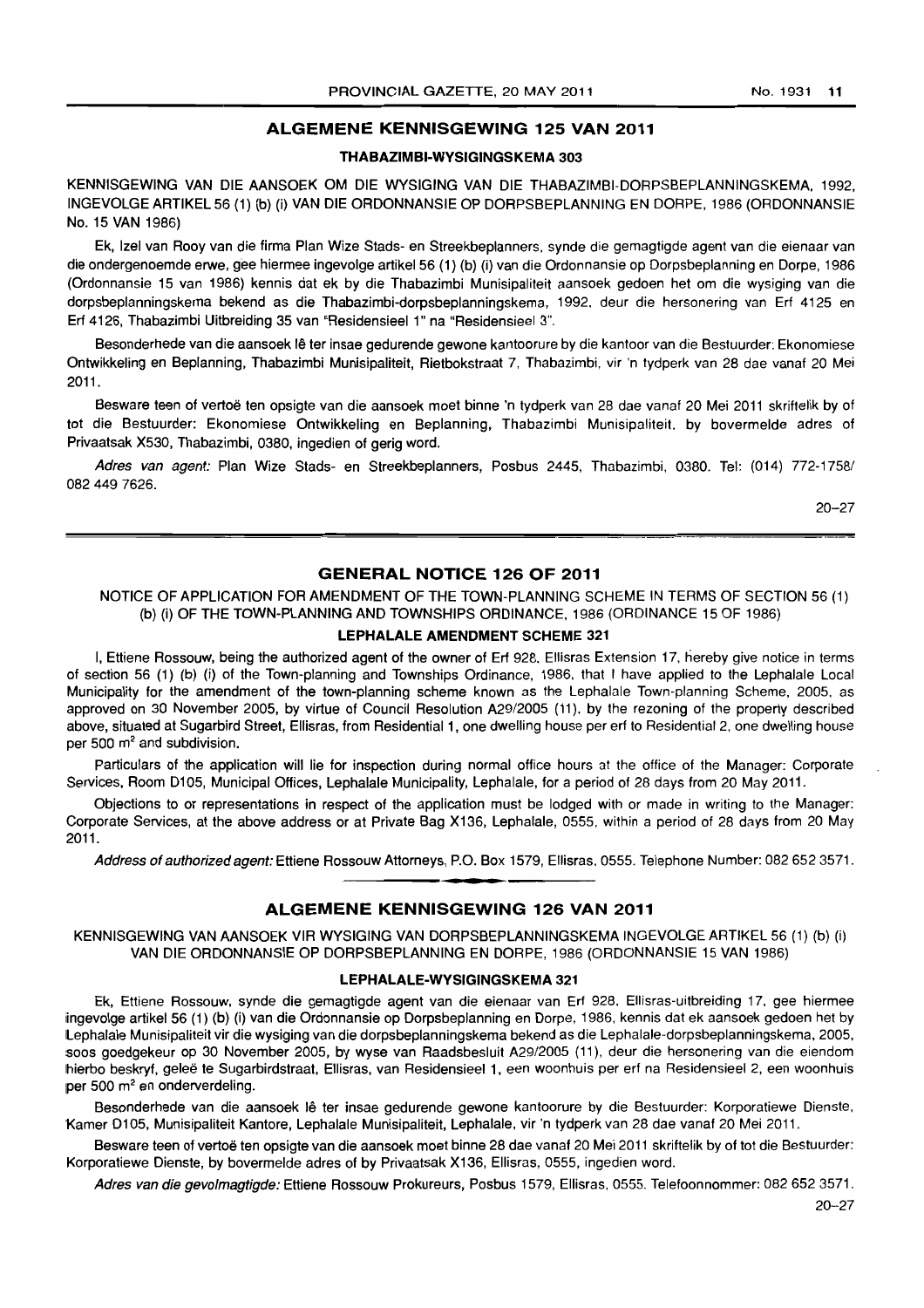## **GENERAL NOTICE 127 OF 2011**

#### NOTICE OF DRAFT SCHEME

The Greater Tzaneen Local Municipality hereby gives notice in terms of section 28 (1) (a) of the Town-planning and Townships Ordinance, 1986 (Ordinance 15 of 1986), that a draft town-planning scheme to be known as Amendment Scheme 240, has been prepared by it. This scheme is an amendment scheme and contains the following proposal:

The rezoning of Portion 2 of Erf 3219, Tzaneen Extension 47, situated at 103 Agatha Street, from "Municipal" to "Business  $1$ ".

The draft scheme will lie for inspection during normal office hours at the office of the Municipal Manager: Civic Centre, Agatha Street, Tzaneen, for a period of 28 days from 20 May 2011.

Objections to or representations in respect of the scheme must be lodged with or made in writing to the Municipal Manager at the above address or at PO Box 24, Tzaneen, 0850, within a period of 28 days from 20 May 2011.

Address of Agent: Jacques du Toit & Associates, PO Box 754, Tzaneen, 0850.

## . **-. ALGEMENE KENNISGEWING 127 VAN 2011**

#### KENNISGSEWING VAN ONTWERPSKEMA

Die Groter Tzaneen Munisipaliteit gee hiermee ingevolge artikel 28 (1) (a) van die Ordonnansie op Dorpsbeplanning en Dorpe, 1986 (Ordonnansie 15 van 1986), kennis dat 'n ontwerpdorpsbeplanningskema bekend te staan as Wysigingskema 240, deur hom opgestel is. Hierdie skema is 'n wysigingskema en bevat die volgende voorstel:

Die hersonering van Gedeelte 2 van Erf 3219, Tzaneenuitbreiding 47, geleë te Agathastraat 103, van "Munisipaal" na "Besigheid 1".

Die ontwerpskema Ie ter insae gedurende gewone kantoorure by die kantoor van die Munisipale Bestuurder: Burgersentrum, Agathastraat, Tzaneen, vir 'n tydperk van 28 dae vanaf 20 Mei 2011.

Besware teen of vertoe ten opsigte van die aansoek moet binne 'n tydperk van 28 dae vanaf 20 Mei 2011 skriftelik by of tot die Munisipale Bestuurder by bovermelde adres of by Posbus 24, Tzaneen, 0850, ingedien of gerig word.

Adres van agent: Jacques du Toit & Medewerkers, Posbus 754, Tzaneen, 0850.

20-27

# **LOCAL AUTHORITY NOTICES PLAASLIKE BESTUURSKENNISGEWINGS**

## **LOCAL AUTHORITY NOTICE 168**

#### **WATERBERG DISTRICT MUNICIPALITY**

#### **MOOKGOPHONG LAND-USE MANAGEMENT SCHEME, 2010**

#### **APPROVAL OF THE MOOKGOPHONG LAND USE MANAGEMENT SCHEME, 2010**

Notice is hereby given in terms of Chapter 2, Section 18 of the Town-planning and Townships Ordinance, 1986 (Ordinance 15 of 1986), that the Mookgophong Local Municipality Land Use Management Scheme to be known as the Mookgophong Land Use Management Scheme, 2010, has been approved and adopted.

This scheme is an amendment scheme substituting and extending any town-planning scheme in the Mookgophong Municipality area. It contains, inter alia, the following proposals:

- 1. A revised set of land use controls, stipulations and definitions contained in the scheme clauses;
- 2. all properties and existing land use rights contained with the current Mookgophong Town-planning Scheme now include the expanded areas up to the boundaries of the Mookgophong Local Municipality. Also contained in the scheme are the new sets of scheme maps for the Mookgopong Municipal area.

All buildings being used in accordance with the provisions of any prior Land Use Town-Planning Scheme in this area, shall after the coming into operation of the Mookgophong Land Use Management Scheme, 2010, continue to be legally zoned and used for such purposes, until the existing land rights are aligned with the new zones and used for such purposes and development conditions of the Mookgophong Land Use Management Scheme, 2010.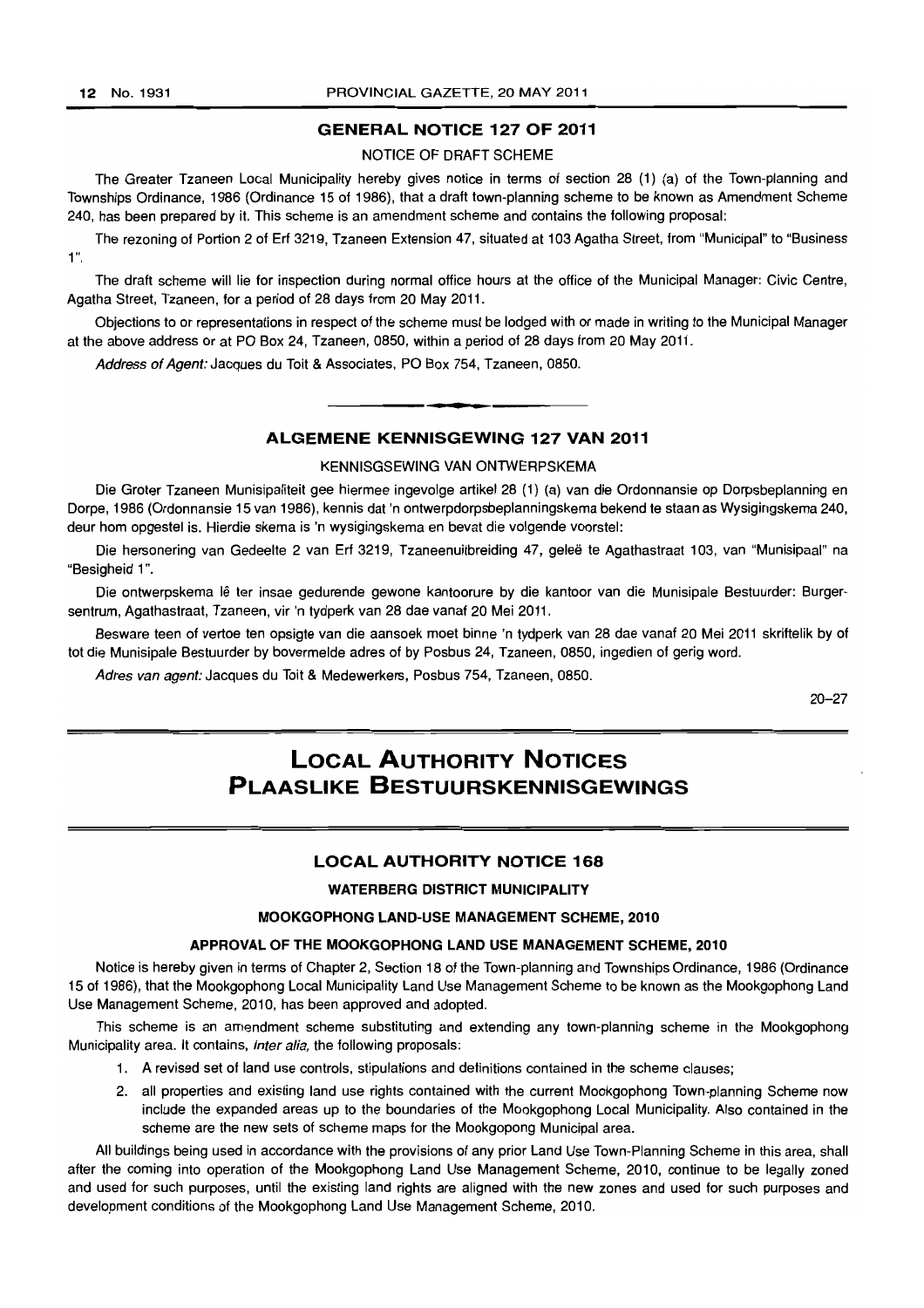A copy of the Mookgophong Land Use Management Scheme, 2010, as approved, lies open for inspection at all reasonable times at the office of the Municipal Manager, Mookgophong Local Municipal Offices, 76 Schoeman Street, Mokopane. This amendment scheme is known as the Mookgophong Land Use Management Scheme, 2010, and comes into operation from the date of the publication of this notice.

## Mr MALULEKE, P., Spatial Dynamics Town and Regional Planners

Tel: (013)755-4536. Cell: 072 281 6278

## PLAASLIKE BESTUURSKENNISGEWING 168

I **• •** 

#### WATERBERG DISTRIKSMUNISIPALITEIT

## MOOKGOPHONG LAND-USE MANAGEMENT SCHEME, 2010

## GOEDKEURING VAN DIE MOOKGOPONG GRONDGEBRUIKBESTUURSKEMA, 2010

Kennis geskied hiermee in terme van Hoofstuk 2, Afdeling 18 van die Ordonnansie op Dorpsbeplanning en Dorpe, 1986 (Ordonnansie 15 van 1986), bekendgemaak dat die Mookgophong Plaaslike Munisipaliteit Scheme te staan as die Mookgophong Land Use Management Scheme, 2010, goedgekeur is en goedgekeur.

Hierdie skema is 'n wysigingskema, vervang en die uitbreiding van enige Ordonnansie op Dorpsbeplanningskema in die munisipale area. Dit bevat onder andere die volgende voorstelle:

- 1. 'n Gewysigde stel van grondgebruik beheer bepalings en definisies vervat in die skemaklousules;
- 2. aile eiendomme en bestaande Land Use regte 5005 vervat in die huidige Mookgophong Town-skema nou ook die uitgebreide gebiede tot by die grense van die Musina Plaaslike Munisipaliteit. Ook vervat in die skema is die nuwe stel van die skema is die nuwe stelle kaarte vir die Mookgophong Munisipale area.

Aile geboue wat gebruik word in ooreenstemming met die bepalings van enige vorige Grondgebruikbeplanning Dorpsbeplanningskema in hierdie gebied, sal na die inwerkingtreding van die Mookgophong Land Use Management Scheme, 2010, aanhou om wetlik gesoneer en gebruik word vir sodanige doeleindes, totdat die bestaande land regte is in Iyn met die nuwe gebiede en gebruik word vir sodanige doeleindes totdat die bestaande grondregte is in Iyn die nuwe grondgebruiksones en ontwikkeling voorwaardes van die Mookhophong Grondgebruiksbeheerskema, 2010.

'n Afskrif van die Mookgophong Land Use Management Scheme soos goedgekeur lê ter insae te alle redelike tye by die kantoor van die Munisipale Bestuurder, Mookgophong Plaaslike Munisipaliteit Geboue (76 Schoeman Street, Makopane). Hierdie wysiging staan bekend as die Mookgophong Land Use Management Skema, 2010, en tree in werking vanaf die datum van die publikasie van hierdie kennisgewing.

#### Mnr. MALULEKE, P., Spatial Dynamics Stads- en Streekbeplanners

Tel: (013) 755-4536  $\overline{a}$ 

13-20

## LOCAL AUTHORITY NOTICE 179

#### GREATER TUBATSE MUNICIPALITY

#### TUBATSE AMENDMENT SCHEME 58

It is hereby notified in terms of the provision of section 57 (1) of the Town-planning and Townships Ordinance, 1986 (Ordinance 15 of 1986), that the Greater Tubatse Municipality has approved the amendment of the Tubatse Land Use Management Scheme, 2006, by the rezoning of Erf 2274, Burgersfort Extension 21, from "Residential 1" to "Residential 2", subject to certain restrictive conditions.

Map 3 and the scheme clauses of the amendment scheme will be open for inspection during normal office hours at the office of the Chief Town Planner: 1 Kastania Street, Burgersfort, and the Municipality manager of the Greater Tubatse Municipality.

This amendment scheme is known as Tubatse Amendment Scheme 58 and shall come into operation on date of publication of this notice.

#### HL PHALA (Mr.), Act: Municipal Manager

Greater Tubatse Municipality, PO Box 206, Burgersfort, 1150. (Notice No. 58/2010)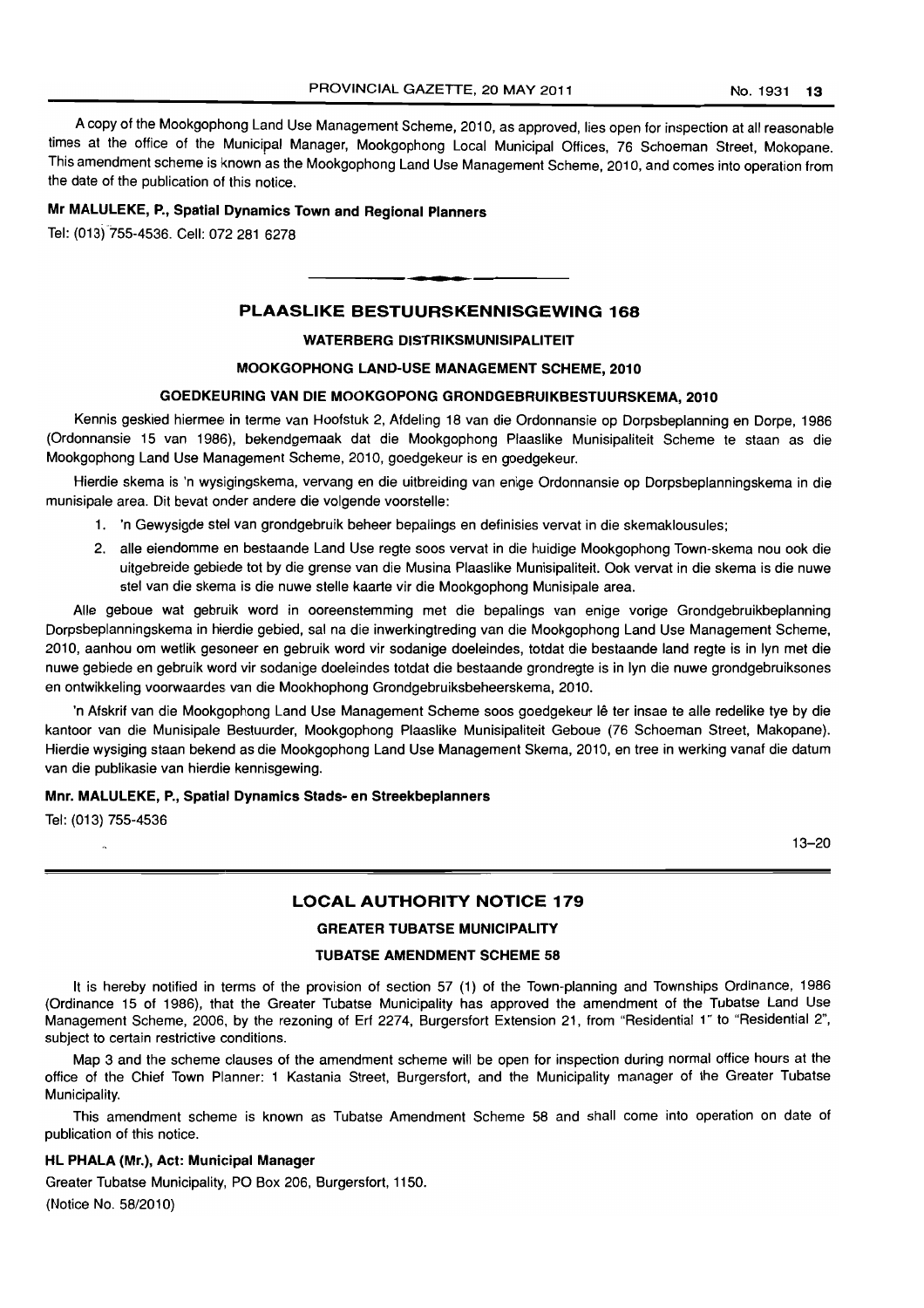## PLAASLIKE BESTUURSKENNISGEWING 179

#### GREATER TUBATSE MUNISIPALITEIT

#### TUBATSE-WYSIGINGSKEMA 58

Hierdie word ingevolge die bepalings van artikel 57 (1) van die Ordonnansie op Dorpsbeplanning en Dorpe 15 van 1986), bekendgemaak die Grater Tubatse Munisipaliteit Die Wysiging van die Tubatse-Aanlegbeplanningskema, 2006, goedgekeur het deur die hersonering van Erf 2274, Burgersfort, uitbreideng 21 van "ResidensieeI1" na "Residensieel 2", onderworpe het deur sekere voorwaardes.

Kaart 3 en die skemaklousules van hierdie wysigingskema word deur die hoof Stadsbeplanner, Kastaniastraat, Burgersfort, en gedurende gewone kantoorure ter insae.

Hierdie wysiging staan bekend as Tubatse-wysigingskema 58, en tree op datum van publikasie van hierdie kennisgewing in werking.

#### HL PHALA (Mr.), Act: Municipal Manager

Greater Tubatse Municipality, PO Box 206, Burgersfort, 1150. (Kennisgewing No. 58/2010)

. 20-27

## LOCAL AUTHORITY NOTICE 180

#### GREATER TZANEEN MUNICIPALITY

#### TZANEEN AMENDMENT SCHEME 231

It is hereby notified in terms of the provisions of section 57 (1) (a) of the Town-planning and Townships Ordinance, 1986 (Ordinance 15 of 1986), that the Greater Tzaneen Municipality has approved the amendment of the Tzaneen Town-planning Scheme, 2000, by the rezoning of Erf 754, Tzaneen Extension 10, from "Business 4" to "Business 3" for veterinary services and retail related to the main activity only.

Map 3 and the scheme clauses of the amendment scheme are filed with the Municipal Manager of the Greater Tzaneen Municipality, Tzaneen, and the Director: Department of Local Government and Housing, Polokwane, and are open for inspection during normal office hours.

This amendment is known as Tzaneen Amendment Scheme 231, and shall come into operation on the date of publication of this notice.

#### Mrs T.C. MAMETJA, Municipal Manager

Municipal Offices, P.O. Box 24, Tzaneen, 0850 Date: 20 May 2011 Notice No. PO 5/2011

#### PLAASLIKE BESTUURSKENNISGEWING 180

**• •** 

#### GROTER TZANEEN MUNISIPALITEIT

#### TZANEEN-WYSIGINGSKEMA 231

Hiermee word ingevolge die bepalings van artikel 57 (1) (a) van die Ordonnansie op Dorpsbeplanning en Dorpe, 1986 (Ordonnansie 15 van 1986), bekendgemaak dat die Groter Tzaneen Munisipaliteit die wysiging van die Tzaneen-dorpsbeplanningskema, 2000, goedgekeur het, deur die hersonering van Erf 754, Tzaneen Uitbreiding 10, vanaf "Besigheid 4" na "Besigheid 3" vir veeartseny dienste en kleinhandel verwant aan die hoofgebruik alleenlik.

Kaart 3 en die skemaklousules van hierdie wysigingskema word deur die Munisipale Bestuurder van die Groter Tzaneen Munisipaliteit, Tzaneen, en die Direkteur: Departement Plaaslike Regering en Behuising, Polokwane, in bewaring gehou en Ie gedurende gewone kantoorure ter insae.

Hierdie wysiging staan bekend as Tzaneen Wysigingskema 231 en tree op datum van publikasie van hierdie kennisgewing in werking.

#### Mev. T.C. MAMETJA, Munisipale Bestuurder

Munisipale Kantore, Posbus 24, Tzaneen, 0850

Kennisgewing No. PO 5/2011

Datum: 20 Mei 2011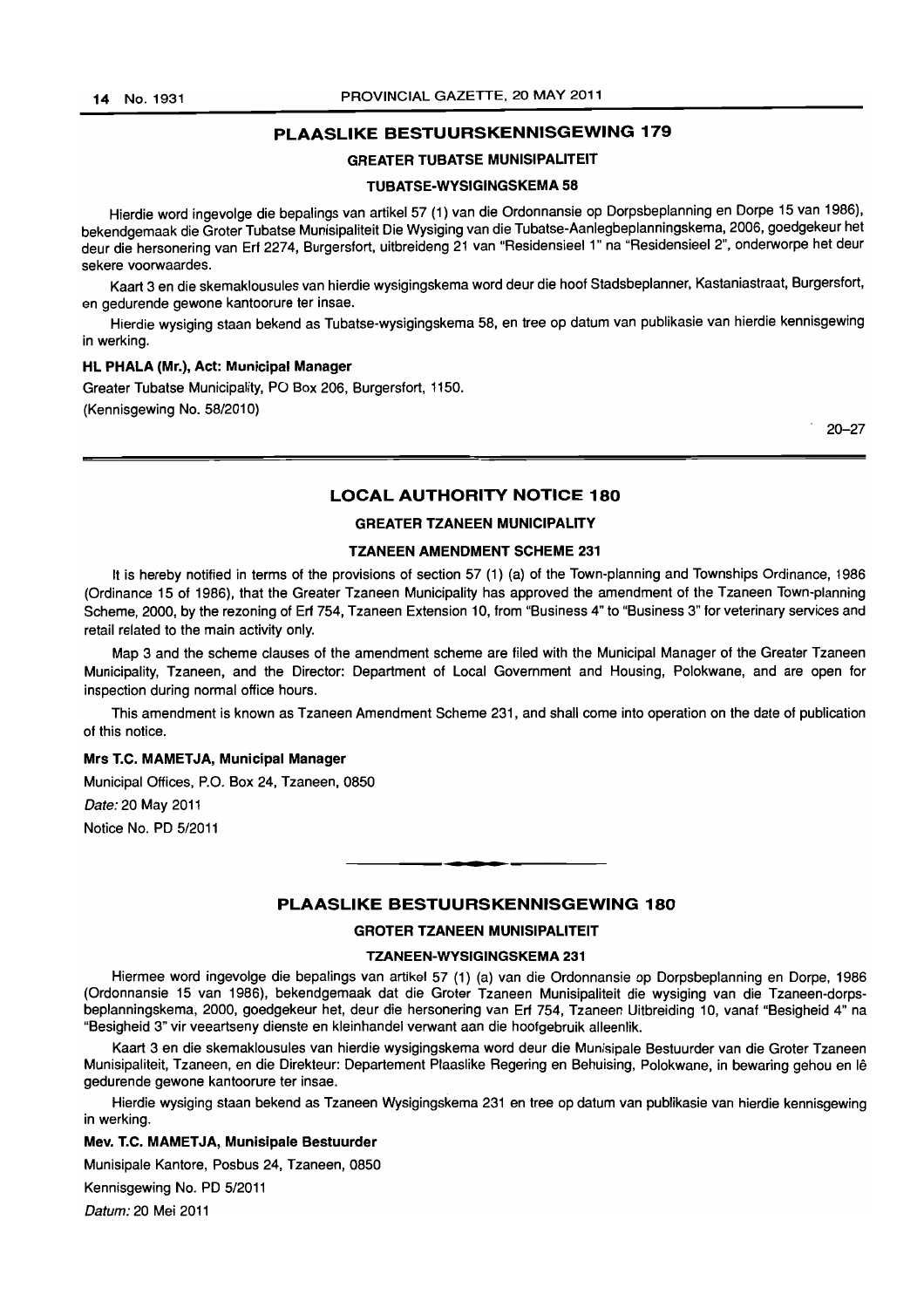## **LOCAL AUTHORITY NOTICE 181**

## GREATER TZANEEN MUNICIPALITY

## TZANEEN AMENDMENT SCHEME 232

It is hereby notified in terms of the provisions of section 57 (1) (a) of the Town-planning and Townships Ordinance, 1986 (Ordinance 15 of 1986), that the Greater Tzaneen Municipality has approved the amendment of the Tzaneen Town-planning Scheme, 2000, by the rezoning of Erf 633, Tzaneen Extension 6, from "Residential" with a density of "One Dwelling per 500 m<sup>2</sup>" to "Business 4" for offices only.

Map 3 and the scheme clauses of the amendment scheme are filed with the Municipal Manager of the Greater Tzaneen Municipality, Tzaneen, and the Director: Department of Local Government and Housing, Polokwane, and are open for inspection during normal office hours.

This amendment is known as Tzaneen Amendment Scheme 232, and shall come into operation on the date of publication of this notice.

## Mrs T.C. MAMETJA, Municipal Manager

Municipal Offices, P.O. Box 24, Tzaneen, 0850

Date: 20 May 2011

Notice No. PO 4/2011

## **PLAASLIKE BESTUURSKENNISGEWING 181**

. **- .** 

#### GROTER TZANEEN MUNISIPALITEIT

#### TZANEEN-WYSIGINGSKEMA 232

Hiermee word ingevolge die bepalings van artikel 57 (1) (a) van die Ordonnansie op Dorpsbeplanning en Dorpe, 1986 (Ordonnansie 15 van 1986), bekendgemaak dat die Groter Tzaneen Munisipaliteit die wysiging van die Tzaneen-dorpsbeplanningskema, 2000, goedgekeur het, deur die hersonering van Erf 633, Tzaneen Uitbreiding 6, vanaf "ResidensieeI1" met n digtheid van "Een Woonhuis per 500 m<sup>2</sup>" na Besigheid 4" vir kantore alleenlik.

Kaart 3 en die skemaklousules van hierdie wysigingskema word deur die Munisipale Bestuurder van die Groter Tzaneen Munisipaliteit, Tzaneen, en die Direkteur: Departement Plaaslike Regering en Behuising, Polokwane, in bewaring gehou en Ie gedurende gewone kantoorure ter insae.

Hierdie wysiging staan bekend as Tzaneen Wysigingskema 232 en tree op datum van publikasie van hierdie kennisgewing in werking.

#### Mev. T.C. MAMETJA, Munisipale Bestuurder

Munisipale Kantore, Posbus 24, Tzaneen, 0850

Datum: 20 Mei 2011

Kennisgewing No. PO 4/2011

## **LOCAL AUTHORITY NOTICE 185**

#### MOGALAKWENA MUNICIPALITY

APPROVAL OF AMENDMENT OF TOWN-PLANNING SCHEME

#### GREATER POTGIETERSRUS AMENDMENT SCHEME 291

Notice is hereby given in terms of section 57 (1) (a) of the Town-planning and Township Ordinance, 1986 (Ordinance 15 of 1986) that the Mogalakwena Municipality has approved the amendment of the Greater Potgietersrus Town-planning Scheme, 1997, by the rezoning of the Remaining Extent of Erf 334, Piet Potgietersrust, from "Residential 1" to "Business 4" in order to utilize the property for the purpose of offices and related uses subject to the availability of bulk services and to the following conditions:

- that access be paved to street level and that no parking be allowed on the side-walk;
- that two loading spaces for the first 1 000 m<sup>2</sup> or part floor area plus 1 for every additional 1 000 m<sup>2</sup> or part floor area shall be accommodated within the erf;
- that two (2) parking bays for 100  $m<sup>2</sup>$  be provided;
- that the maximum coverage remains 90% unless relaxed;
- the maximum floor area ration does not exceed 3.0: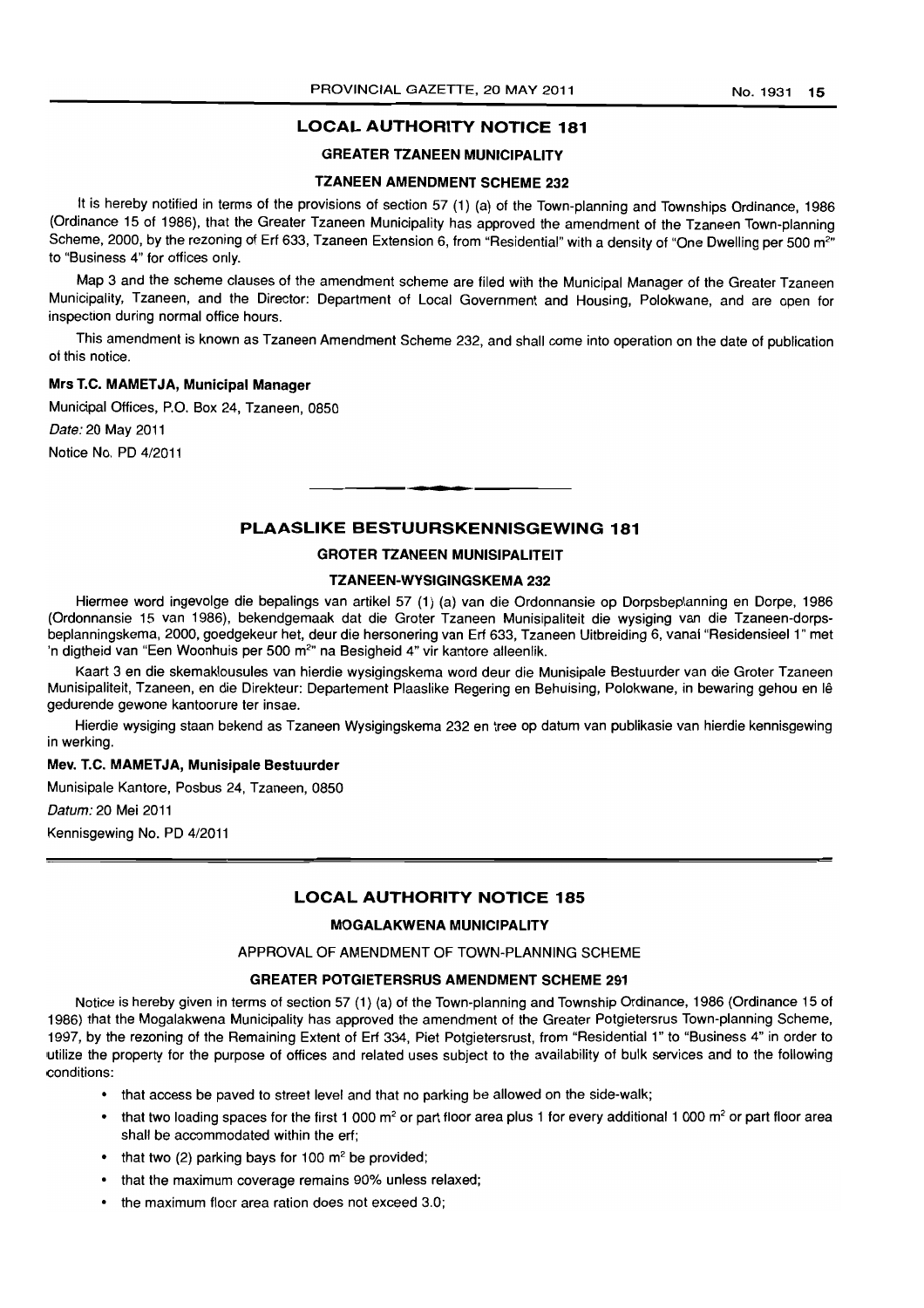- that a written submission regarding the handling of storm water from and/or onto the adjacent erven be submitted;
- the necessary documentation, map 3's and clauses be submitted within 30 days of the approval;
- that site development plans drawn to scale as per the provisions of the Town-planning Scheme, 1997, with special reference to access and parking to the satisfaction of Mogalakwena Municipality be submitted for consideration before any building plans be approved;
- that the amenity and the character of the area may in the opinion of Mogalakwena Municipality not be prejudiced;
- that no title conditions be transgressed;
- that the fire safety plans be submitted to Mogalakwena Municipality for approval.

A copy of the Map 3 and the scheme clauses of the amendment scheme are available for inspection at all reasonable times at the offices of the Deputy Director-General: Local Government and Housing, Polokwane, and the Manager: Corporate Support Services, Mokopane.

This amendment is known as Greater Potgietersrus Amendment Scheme 291 and comes into force from date of publication of this notice.

#### S.W. KEKANA, Municipal Manager

Municipal Offices, P.O. Box 34, Mokopane, 0600 Notice No. 131/2011 9 May 2011  $\overline{a}$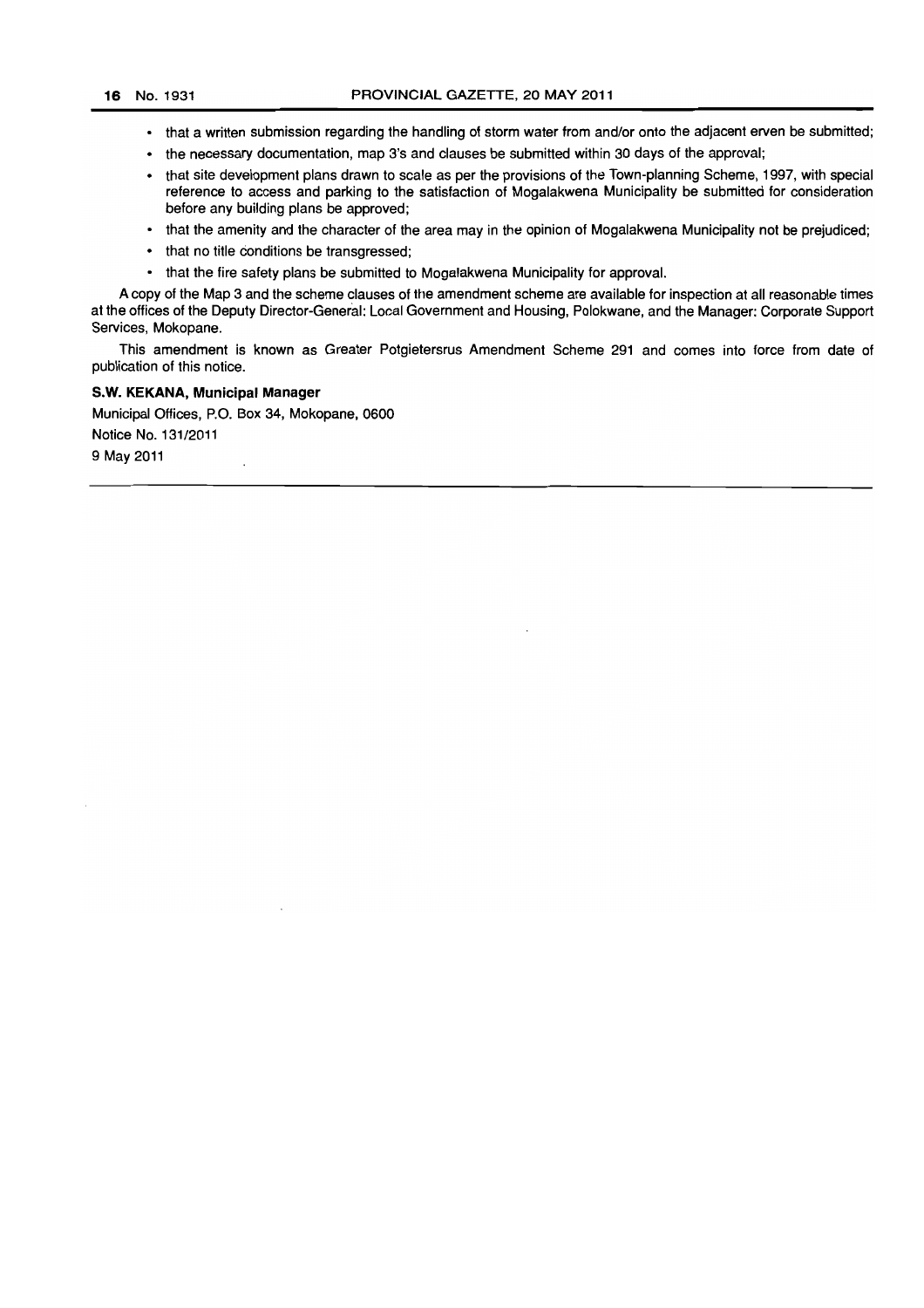## LOCAL AUTHORITY NOTICE 183

#### LOCAL AUTHORITY NOTICE 110

#### EUAS MOTSOALEDI LOCAL MUNICIPAUTY

It is hereby notified in terms of the provisions of Section 125(1} of the Town Planning and Townships Ordinance (Ordinance 15 of 1986) that the Elias Motsoaledi Local Municipality has approved ao Amendment Scheme with regard to the Land in the Township GROBLERSDAL EXTENTION 36, being an amendment of the Groblersdal Township Planning Scheme. 1981. .

Map 3 A and the Scheme Clauses of this Amendment Scheme are filed with the Acting Head: Legal and Secretarial Services and are open during office hours.

The amendment is known as Groblersdal Amendment Scheme 319213/1

Acting Head: Legal and Secretariat Services. Groblersdal Extension 36 (EMlM 09/2011)

## LOCAL AUTHORITY NOTICE 184

#### LOCAL AUTHORITY NOTICE 111

#### EUAS MOTSOALEOI LOCAL MUNICIPALITY

#### DECLARATION OF GROBLERSOAL EXTENTION 36 ASAPPROVED TOWNSHIP

In terms of Section 103 of the Town Planning and Townships Ordinance, 1986 (Ordinance no 15 of 1986), the Elias Motsoaledi Local Municipality hereby declares the township of GROBlERSOAl EXTENTION 36 to be an approved township, subject to the conditions set out in the schedule hereto.

STATEMENT OF THE CONDITIONS UNDER WHICH THE APPLICATION MADE BY ARABIE EIENDOMME CC (HEREAFTER REFERRED TO AS THE APPLICANTS I TOWNSHIP OWNERS) UNDER THE PROVISIONS OF SECTION C OF CHAPTER iii OF THE TOWN PLANNING AND TOWNSHIPS ORDINANCE 1986. (ORDINANCE 15 OF 1986) FOR PERMISSION TO ESTABLISH A TOWNSHIP ON PORTION 72 (A PORTION OF PORTION 56) OF THE FARM KLIIPBANK 26 JS, HAS BEEN GRANTED BY THE ELIAS MOTSOALEDI LOCAL MUNICIPALITY

- 1. CONDITIONS TO BE COMPLIED WITH PRIOR TO THE DECLARATION OF THE TOWNSHIP AS AN APPROVED TOWNSHIP:-
	- 1.1 PROVISIONS AND INSTALLATION OF SERVICES

The Applicant shall make the necessary arrangements with the local authority for the provision and installation / construction of internal and external water, electricity, sewerage, roads and storm-water drainage engineering services in and for the township.

#### 1.2 GENERAL

The applicant shall satisfy the local authority that:-

- a) The applicant shall comply with the provisions of section 72, 75 and 101 of the Town Planning and Townships Ordinance, 1986.
- b) Preparation of the relevant amendment scheme has to be made, that the relevant amendment scheme is in order and can be published simultaneously with the declaration of the township as an approved township.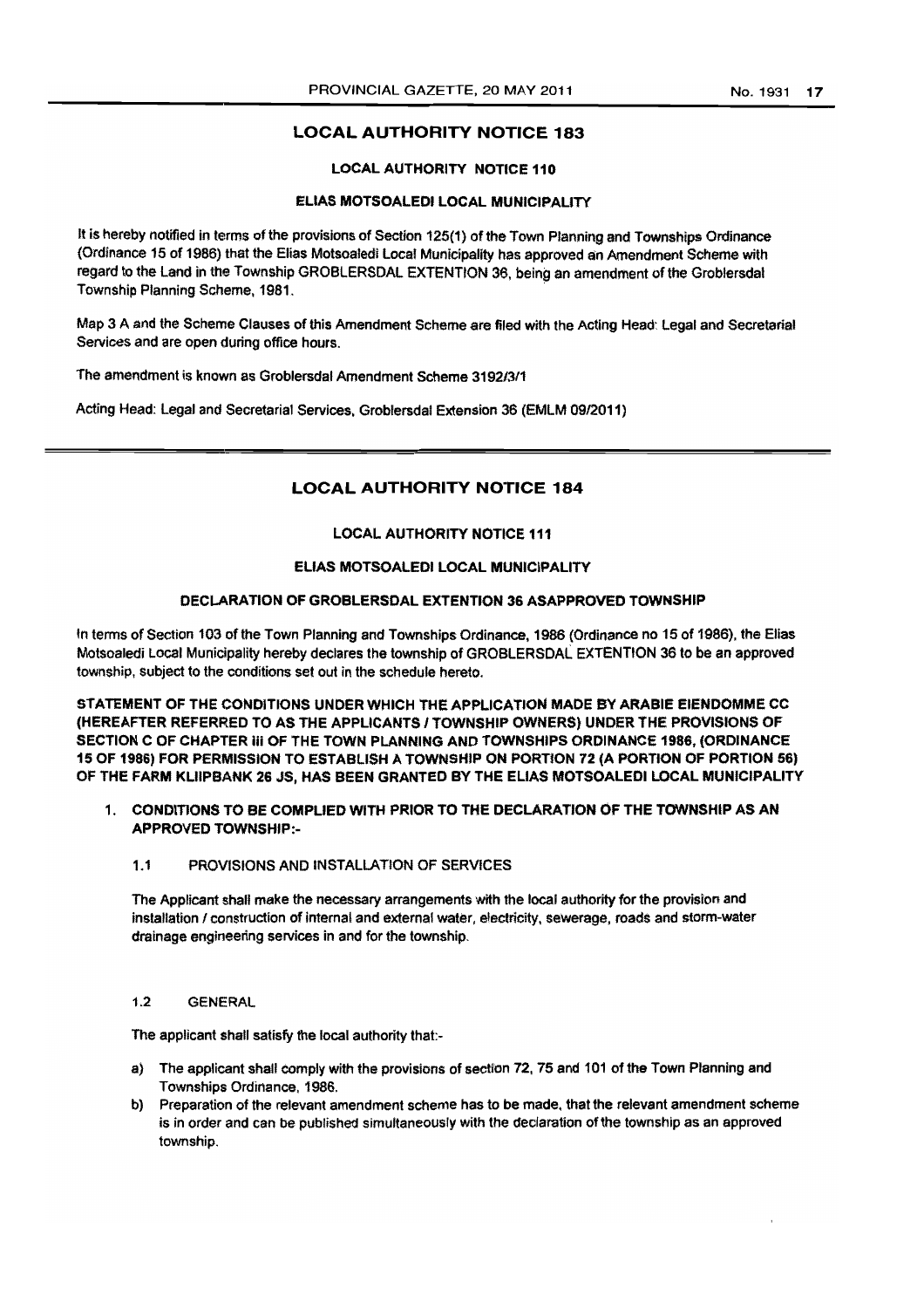c) The Record Decision (ROD) from the Mpumalanga Department of Agricultural and Land Administration must be submitted to this Department, and all conditions must be adhered to by die applicant.

#### 1.3 EIA REQUIREMENTS

That the conditions stipulated In the Record of Decision to be obtained from the Mpumalanga Department of Agricultural, and Land Administration, be complied with and that the necessary proof in this regard be submitted to council.

#### 1.4 CANCELLATION OF EXISTING CONDITIONS OF TITLE

The applicant shall at Its own expense cause the following conditions and servitudes to be cancelled, or the township area to be freed there from: Conditions (8). and (b) in Deed of Transfer T1 0677812008, relating to the Deeds of Servitude no 226/1960S and no. K1020/1976S.

#### 2, CONDITIONS OF ESTABLISHMENT

#### 2.1 NAME

The name of the township shall be Groblersdal Extension 36.

#### 2.2 DESiGN

The township shall consist of erven and streets as indicated on the layout plan Ref: Groblersdal Extension 36 dated 2 August 2010.

#### 2.3 DISPOSAL OF EXISTING CONDITIONS OF TITLE

All erven shall be made subject to existing conditions of title and servitudes, if any, including the reservation of rights to minerals, except Conditions (a), and (b) in Deed of Transfer T106778/2008, relating to the Deeds of Servitude no 226/1960S and no K1020/1976S, which must be removed from the Deed of Transfer. Enf 1271 will be subject to the right of way, 5 metres wide as set out in Deed of Servitude K5968/1997 S and indicated on diagram LG.13542/1995.

## 2.4 DEMOLITION OF BUILDINGS AND STRUCTURES

The township owners shall at their own expense cause all existing buildings and structures situated with the building line reserves, side spaces or over common boundaries to be demolished to the satisfaction of the local authority. within a period of six (6) months from the date of publication of this notice.

## 2.5 REMOVAL OR REPLACEMENT OF MUNICIPAL SERVICES

If, by any reason of the establishment of the township, it becomes necessary to remove or replace any existing municipal services, the cost thereof shall be bome by the township owners.

#### 2.6 OBLIGATION IN REGARDS TO ENGINEERING SERVICES

- (8) The township owners shall within such period as the local authority may determine, fulfill their obligations in respect of the provision and installation of engineering services as previously agreed upon between the township owner and the local authority.
- (b) Once water, sewer and electrical networks have been installed. the same will be transferred to the focal authority, free of cost, which shall maintain these networks (except intemal streetlights) subject to (a) above.
- (c) The owner/developer is liable for the erection and maintenance of street name signs on the private road.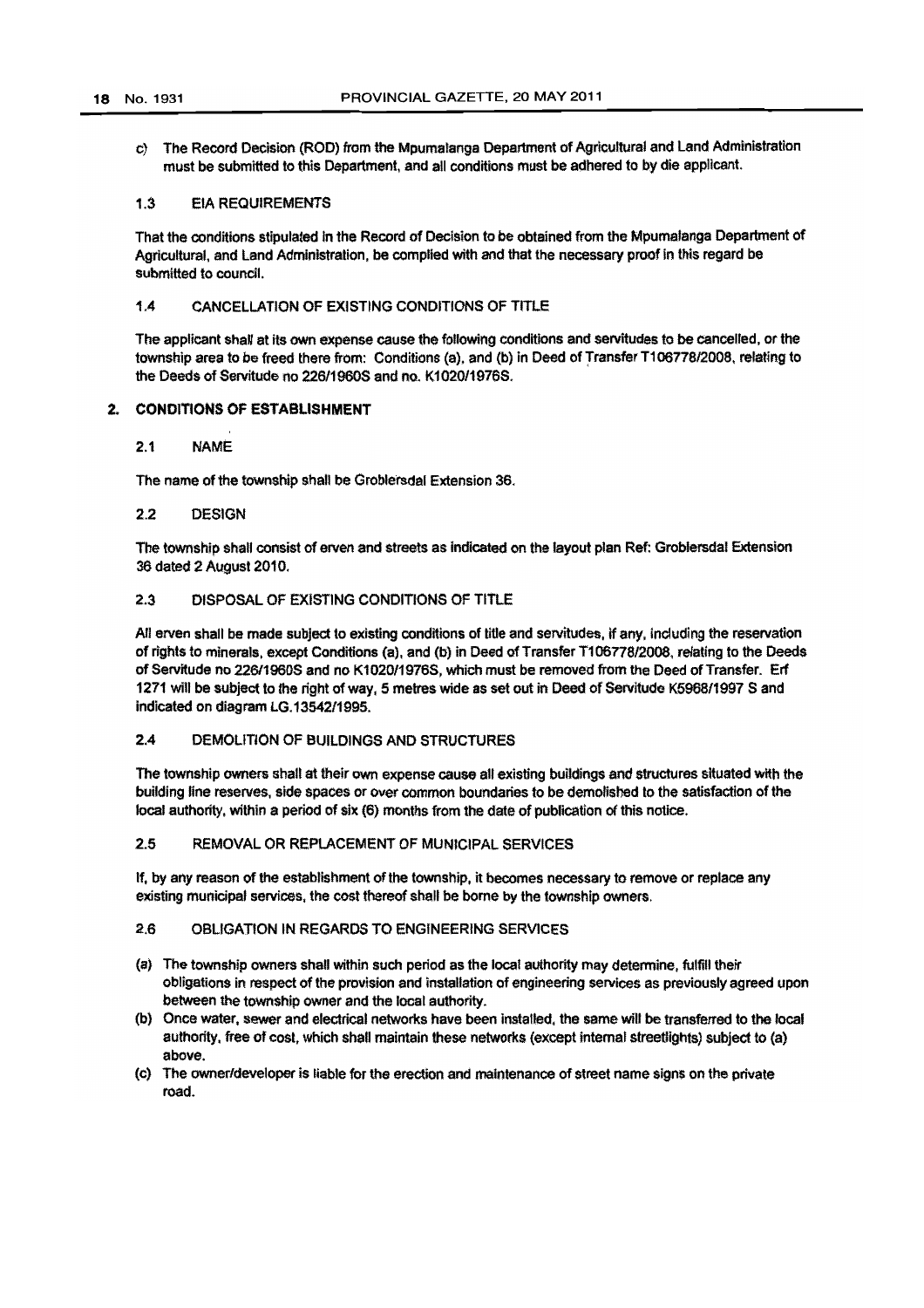#### $2.7$ **ACCESS**

Ingress and egress to and from the township shall be from Royal Palm Dive and/or Fishtail Street to the satisfaction of the local Authority.

#### 3. CONDITIONS OF TITLE

The erven shall be subject to the following conditions imposed by the local authority in terms of the provisions of the Town Planning and Townships Ordinance, 1986:-

- 3.1 ALL ERVEN (EXCEPT ERVEN 1270 AND 1271 PRIVATE OPEN SPACE AND STREET)
	- (a) The erf is subject to a servitude, 2m wide, in favour of the local authority for sewerage and other municipal purposes, along any two boundaries other than a street boundary, provided that the local authority may dispense with any such servitude.
	- (b) No building or other structure shall be erected within the aforesaid servitude area and no largerooted trees shall be planted within the area of such servitude or within 2m thereof.
	- (c) The local authority shall be entitled to deposit temporarily on the land adjoining the aforesaid servitude such material as my be excavated by it during the course of the construction, maintenance or removal of such sewerage main and other works on it. in its discretion. may deem necessary. and shall further be entitled to reasonable access to the said land for aforesaid purpose. subject to any damage done during the process of the construction, maintenance or removal of such sewerage mains and other works being made good by the local authority.
- 3.2 ERF 1271

The erf is subject to a 6m wide servitude for municipal services in favour of the Local Authority as indicated on General Plan LG no 660/2010 by figure abCD.

## 4. CONDITIONS TO BE INCORPORATED IN THE TOWN PLANNING SCHEME IN TERMS OF SECTION 125 OF ORDINANCE 15 OF 1986. IN ADDITION TO THE PROVISIONS OF THE TOWN PLANNING SCHEME IN OPERATION

4,1 GENERAL CONDITIIONS (APPLICABLE TO ALL ERVEN)

The following conditions shall be applicable to all erven and / or properties in the area:

- 1) Except with the written consent of the local authority, and subject to such conditions as it may determine-
	- (a) Neither the owner nor any other person shall have the right, save and except to prepare the eri for building purposes, to excavate there from any material.
	- (b) Neither the owner nor any other person shall sink any wells or boreholes thereon or abstract any subterranean water there from.
	- (e) Neither the owner nor any other person shall have the right to make, or permit to be made, on the erf for any purpose whatsoever, any tiles or earthenware pipes or other articles of a like nature, (this conditions is not applicable to properties in Use Zones Industrial 1, 2 and :~).
- 2} Where, in the opinion of the local authority, it is impracticable for stormwater to be drained from higher-lying erven direct to a public street the owner of the lower-lying erf shall be obliged to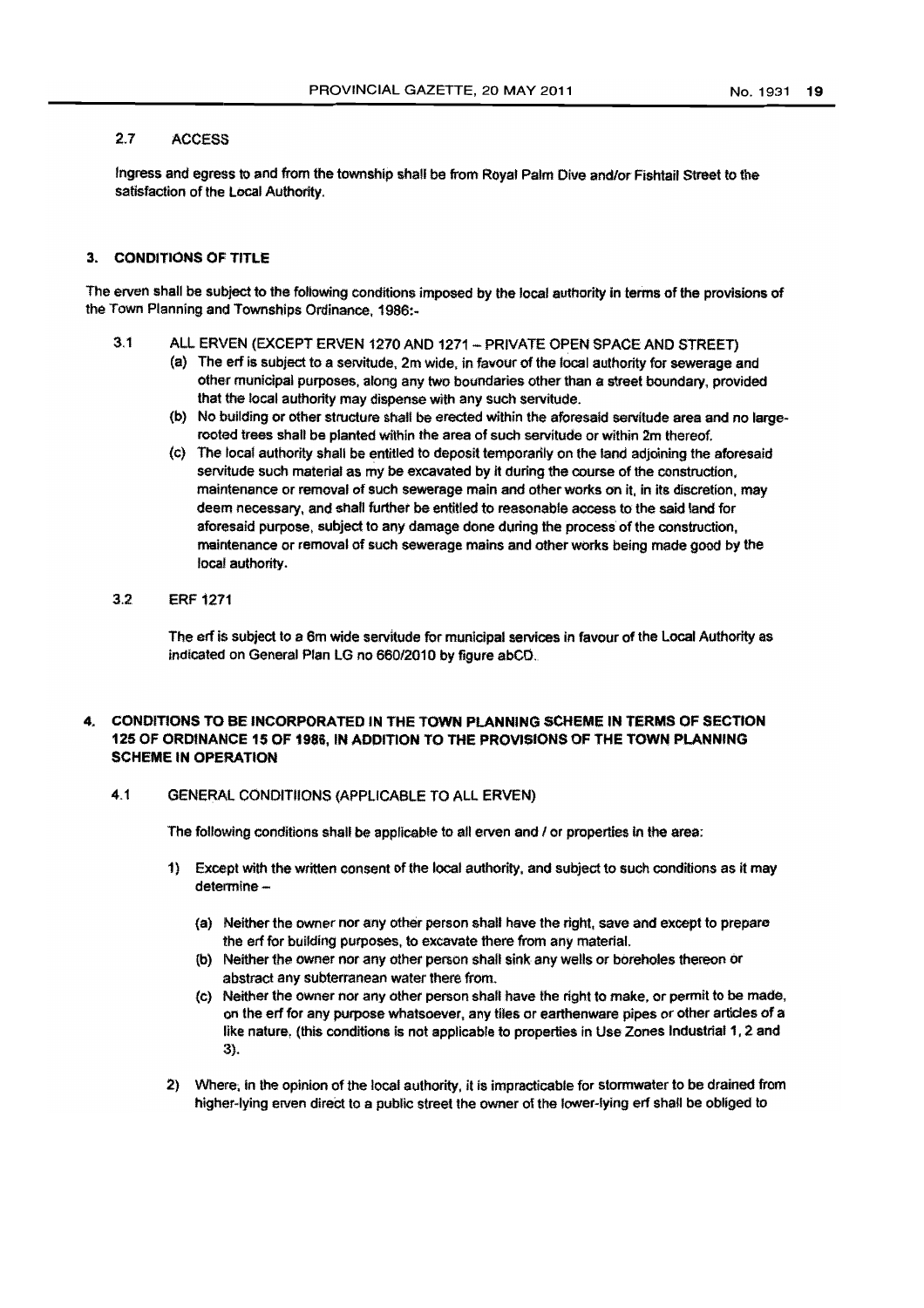accept and / or permit the passage over the erf of such stormwater: Provided that the owners of any higher lying erven, the stormwater from which is discharged over any lower lying eft, shall be liable to pay a proportionate share of the cost of any pipeline or drain which the owner of such lower lying erf may find necessary to lay or construct for the purpose of conducting the water so discharged over the erf.

- 3) The sitting off buildings, including outbuildings, erected in the property, and entrance to and exits from the property shall be to the satisfaction of the local authority.
- 4) The registered owner is responsible for the maintenance of the whole development on the property. If the local authority is of the opinion that the property. or any portion of the development. is not being adequately maintained the local authority shall be entitled to undertake such maintenance at the cost of the registered owner.
- 5) The main building, which shall be completed building, and not one which has been partly erected and Is to be complete at a later date, shall be erected simultaneously with, or before, the outbuildings.
- 6) The loading and off-loading of goods shall take place only within the boundaries of the property to the satisfaction of the local authority, unless the local authority has provided loading facilities in the street. (This condition is not applicable to properties in Use Zone Residential 1 or in Use Zone Residential 2 if sub-division of the group into dwelling units has taken place).
- 7) No matenal or goods of any nature may be deposited or stored within the building restriction area along the boundary or any existing street, proposed street or widening and such portion shall not be used for any purpose other than for laying out and maintaining lawns, gardens. parking or access: Provided That if a screen wall is required to be erected on such a boundary this requirement may be relaxed with the written consent of the local authority and subject to such conditions as the local authority requires.
- 8) A screen wall shall be erected as and when required by the local authority to the satisfaction of the local authority. The extent, material, design, height, position and maintenance of the wall shall be to the satisfaction of the local authority. (This conditions is not applicable to erven in Use Zone Residential 1 or Residential 2 (if the sub-division of the group into dwelling units has taken place)).
- 9) If the property is fenced or enclosed in any other manner, the extent, material, design, height and position and maintenance shall be to the satisfaction of the local authority.
- 10) Proposals to overcome possible detrimental soil conditions to the satisfaction of the local authority must be contained in the building plans which are submitted to the local authority for approval and all bUildings rrwst be erected in accordance with the preventative measures accepted by the local authority.

#### 4.2 ERF 1268 IS SUBJECT TO THE FOLLOWING CONDITIONS

| Zoning:   | "Residential" |
|-----------|---------------|
| Heights.  | 2 Storeys     |
| Coverage: | 70%           |

Floor Area Ratio: 1.4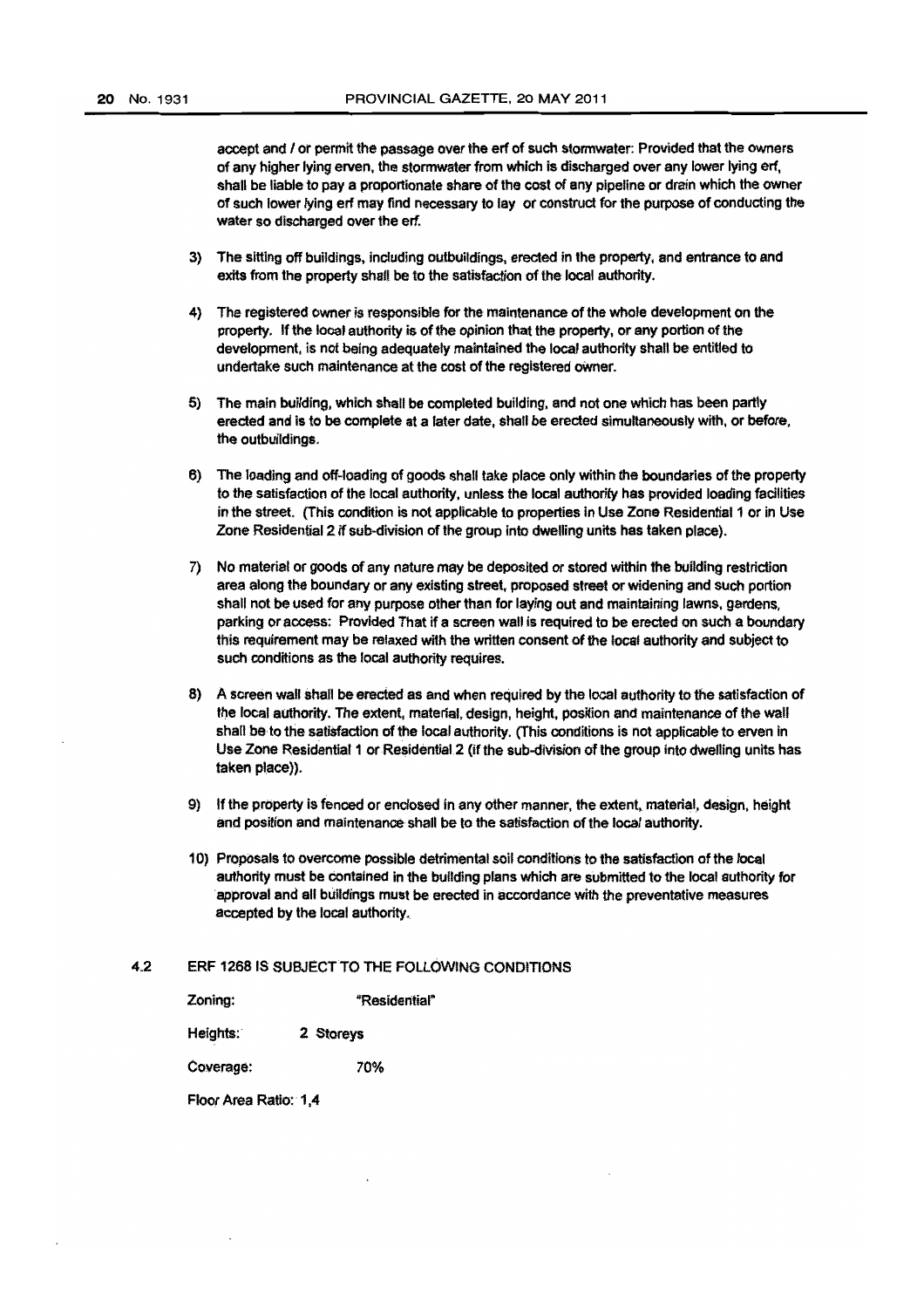Building Lines: Subject to a 5m wide building line on the western boundary which may be used for parking of cars or landscaping; and

Subject to a 16m building line on the eastern boundary adjacent to the N111P5·1, which may be relaxed with the consent of the relevant Authority.

Access: Ingress and egress to and from the township shall be via Royal Palm Drive

## 4.3 ERF 1269 IS SUBJECT TO THE FOLLOWING CONDITIONS

| Zoning:                | <b>Business 1</b>                                                                                                                                                                                                                                                                                                                              |  |  |  |
|------------------------|------------------------------------------------------------------------------------------------------------------------------------------------------------------------------------------------------------------------------------------------------------------------------------------------------------------------------------------------|--|--|--|
| Primary Rights:        | Places of Refreshment, shops, business, residential buildings, dwelling<br>units, places of public worship, places of instruction, social halls, offices,<br>distribution centres, wholesale trade, storage, computer centres,<br>warehouses, removal and transport services and laboratories, motor<br>showrooms, fitment centres, workshops. |  |  |  |
| Height:                | 2 storeys- Businesses/retail/commercial buildings<br>3 storeys- Residential Buildings and dwelling units                                                                                                                                                                                                                                       |  |  |  |
| Floor Area Ratio:      | 0.6 except for residential buildings and dwelling houses that shall not<br>exceed 1.0.                                                                                                                                                                                                                                                         |  |  |  |
| <b>Building Lines:</b> | Subject to a 5m wide building line on the western boundary which may<br>be used for parking of cars or landscaping; and                                                                                                                                                                                                                        |  |  |  |
|                        | Subject to a 16m building line on the eastern boundary adjacent to the<br>N11/P5-1, which may be relaxed with the consent of the relevant<br>authority.                                                                                                                                                                                        |  |  |  |
| Access:                | Ingress and egress to and from the township shall be via Royal Palm<br>Drive.                                                                                                                                                                                                                                                                  |  |  |  |
| <b>ERF 1270</b>        |                                                                                                                                                                                                                                                                                                                                                |  |  |  |
| Zoning:                | "Private Open Space"                                                                                                                                                                                                                                                                                                                           |  |  |  |

4.5 ERF 1271

 $4.4$ 

 $\Delta$ 

Zoning: "Private Open Space" and street.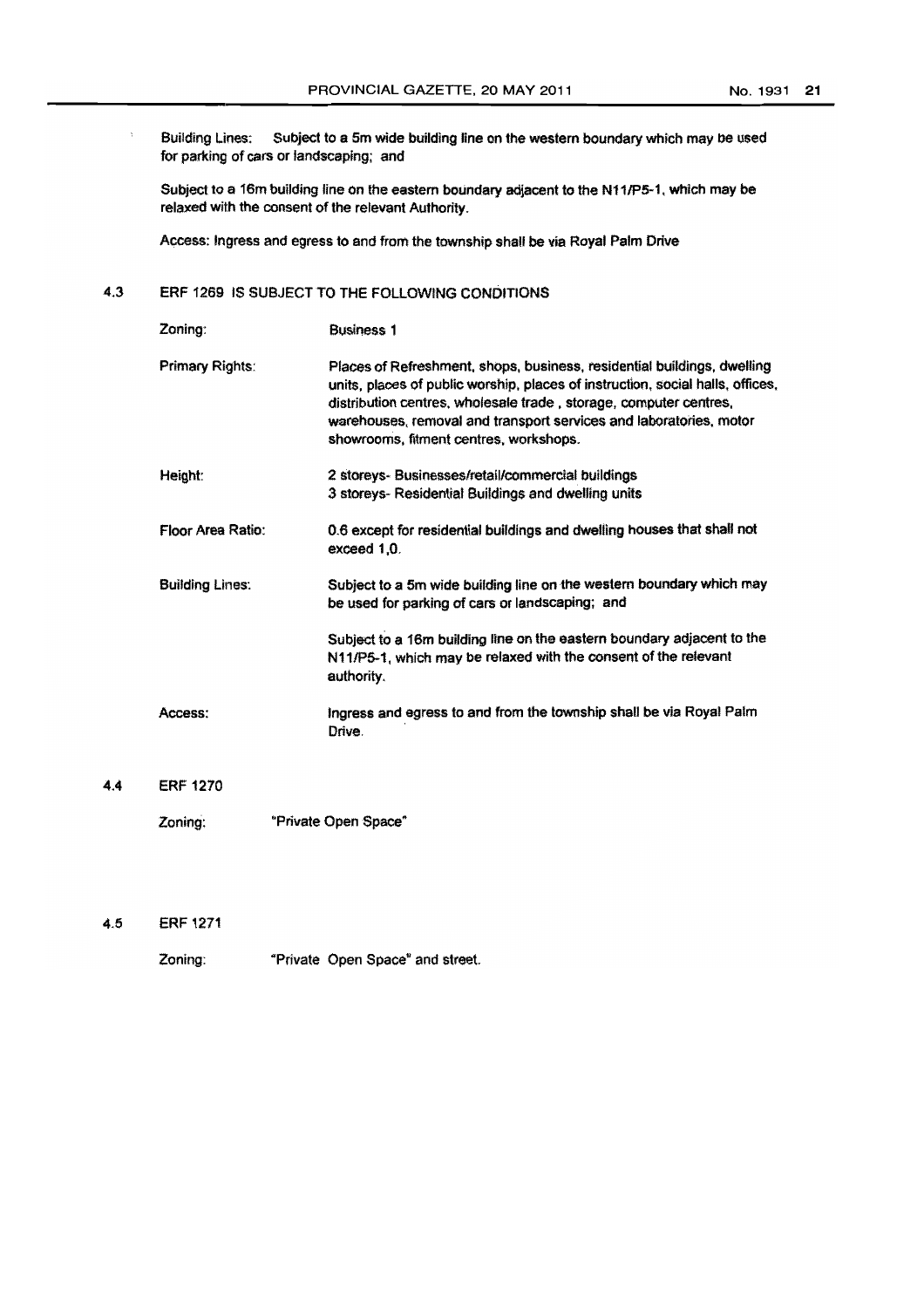#### **LOCAL AUTHORITY NOTICE 186**

#### **MOGALAKWENA MUNICIPALITY**

#### **NOTICE OF DETERMINATION OF PROPERTY RATES IN RESPECT OF FINANCIAL YEAR 1 JULY 2011 TO 30 JUNE 2012**

- 1. Notice is hereby given that in terms of section 14(2} of the Local Government : Municipal Property Rates Act, 2004 (Act 6 of 2004) (MPRA) the Mogalakwena Municipality resolved on 28 April 2011 that the following property rates shall be levied on ratable property recorded in the valuation roll in respect of the above-mentioned financial year:
	- a) In terms of the provisions of section 11 of the Local Govemment : Municipal Property Rates Act, 2004 (Act 6 of 2004) and also read with the provisions of section 24 of the Local Government Finance Management Act, 2003 (Act 56 of 2003). a property rate for the financial year 2011/2012 of O,008933c (residential). 0.017865c (business, commercial, industrial and mining) and 0,002233c (agricultural, state owned property excluding residential, public service infrastructure, public benefit organisation property) in the Rand on the market value of property be levied with effect from 1 July 2011.
	- b) In terms of the provisions of section 12  $(1 3)$  and section 26  $(1 3)$  of the MPRA, the property rate levied in terms of paragraph a) supra shall become due on 1 July 2011 and is payable in 12 equal instalments by the owners of rated property within the jurisdiction of the Mogalakwena Municipality on the following fixed days:
		- j) the first instalment on 31 July 2011; and
		- ii) the further instalments on the last day of each succeeding month, the final instalment becoming payable on 30 June 2012.
	- c) In terms of section 15 of the MPRA, the following rebates be granted as indicated hereunder
		- i) Residential properties
			- R15 000,00 of the market value of a property assigned in the valuation roll or supplementary valuation roll be granted to residential properties as stated In section 15(h);
			- a rebate of 40% be granted on the general rate for residential properties, subject thereto;
				- o that the residential property has been developed by way of a habitable house;
				- o that the property is used for only residential purposes, and
				- o that any altemative use permitted by way of a consent use granted by the municipality in terms of its own planning scheme, shall not exceed 10% (ten percent) of the area of the house.
		- ii) Public service Infrastructure
			- In terms of section 17 of the MPRA a rebate of 30% be granted on the market value of public service infrastructure.
		- iii) Agricultural properties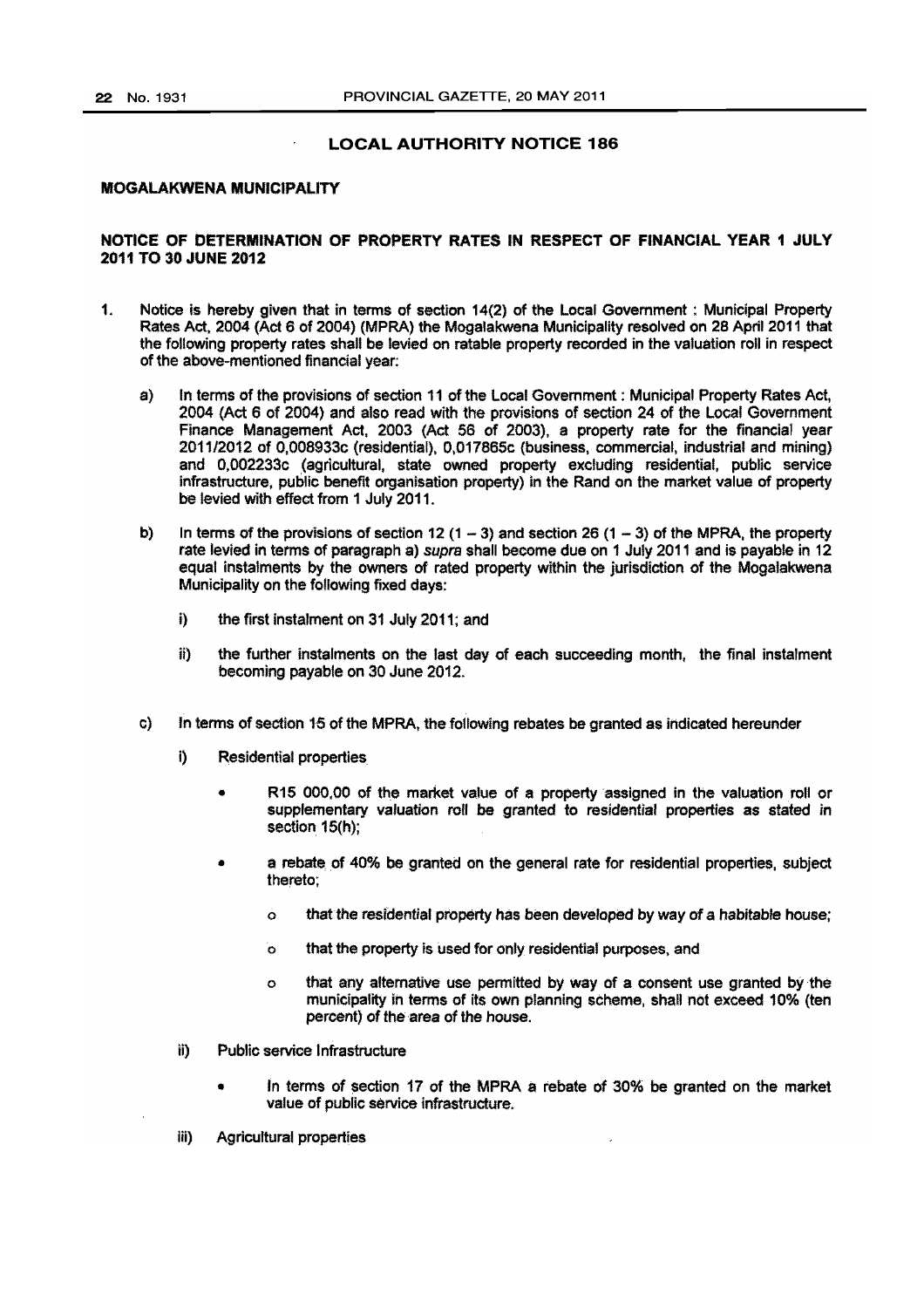- 
- Section 21(2) of the MPRA provides for the phasing-in discounting on a property referred to in subsection  $(1)(a)$  or  $(b)$  must  $$ 
	- in the first year, a rebate of 75% be granted;
	- in the second year, a rebate of 50% be granted;
	- in the third year, a rebate of 25% be granted; and
	- in the forth year 0% rebate be granted.
- d) Impermissible rates

Exemption is granted from the payment of rates in respect of the following:

- i) any rateable property registered in the name of a welfare organization registered in terms of the National Welfare Act, 1978 (Act 100 of 1978);
- Ii) any hospital, health clinic or institution for mentally ill persons that is operated not with the Intention to make profit and is registered for tax exemptions in terms of the Income Tax Act because of those activities;
- iii) any rateable property registered in the name of a public benefit organization that carries out specified public benefit activities and is registered for tax exemptions in terms of the Income Tax Act because of those activities.
- iv) any museum, art gallery, library or botanical garden that is registered in the name of a private person and that is open to the public, whether admission is charged or not;
- v) any national monument, including any ancillary business activity conducted at a national monument;
- vi) any rateable property registered in the name of a trustee or trustees or any organisation that is being maintained for the welfare of war veterans as defined in section 1 of the Social Aid Act (House of Assembly), 1989 (Act 37 of 1989), and their families;
- vii) any sports grounds used for the purposes of amateur sport or any social activity connected with such sport;
- viii) any rateable property registered in the name of the Boy Scouts, Girl Guides, Sea Scouts, Voortrekkers or any organisation that is, In the opinion of the municipality, similar thereto or any rateable property let by the municipality to any such organisation;
- ix) any rateable property registered in the name of a declared institution as defined in section 1 of the Cultural Institutions Act, 1969 (Act 29 of 1969);
- x) on the first R15 000,00 of the market value of any residential property, whether the property is improved or unimproved, and non-urban property on which the owner resides.
- xi) any person who is the owner of a residential property and who
	- has reached the age of 65 years or more during the financial year, or
	- is physically or mentally disabled and can prove that he/she receives a social pension; or